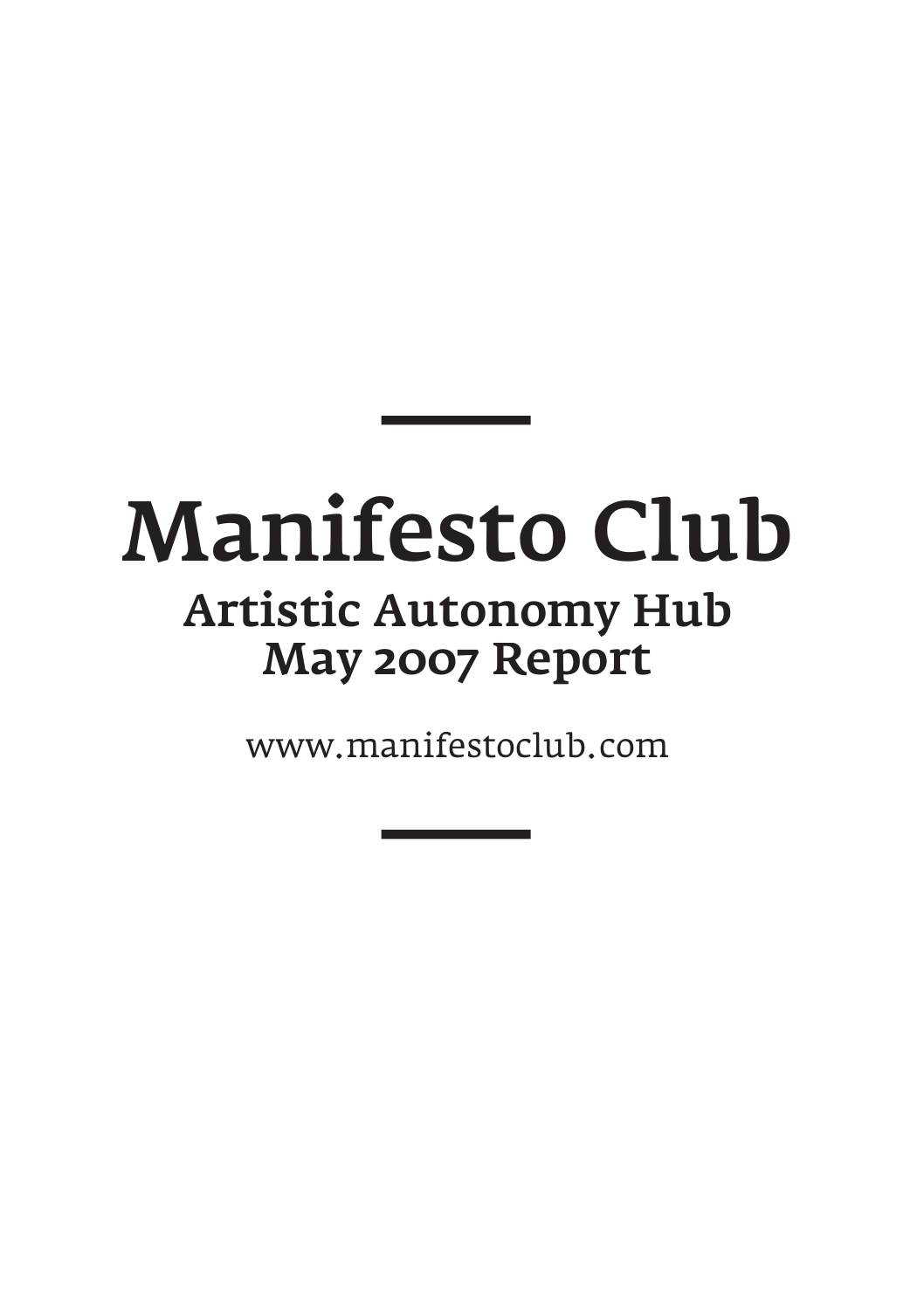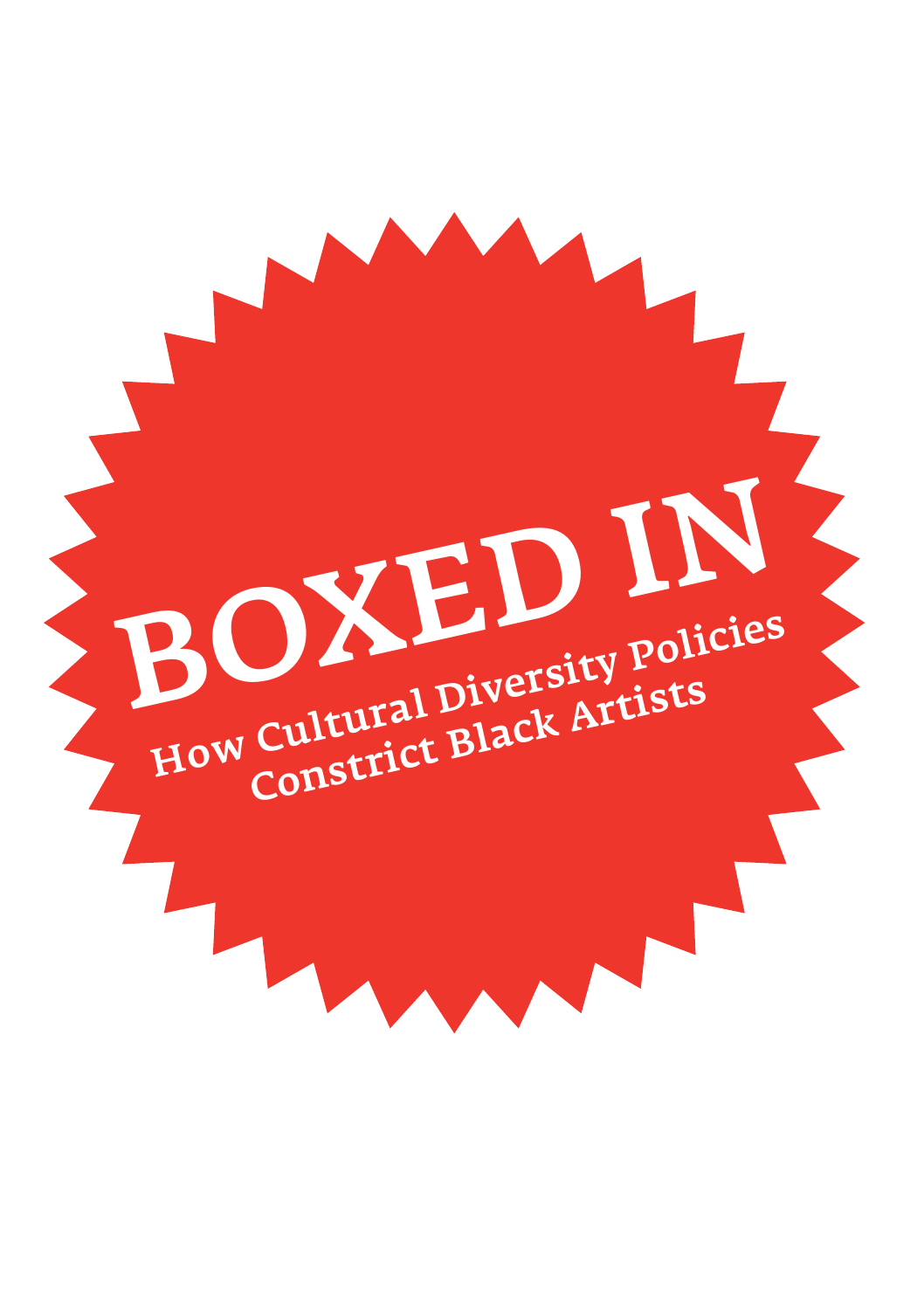## Manifesto Club Artistic Autonomy Hub

www.manifestoclub.com/hubs/artistic-autonomy

We are a network of artists, arts administrators, researchers and students who want to defend artistic autonomy in all its forms. A vibrant artistic culture is founded upon artistic freedom. The only limits for artists should be the limits of the discipline and limits that they choose for themselves.

We criticise and oppose pressure on artists to work towards the targets of politicians. We also oppose restrictions on freedom of expression, which ultimately affect all artists who seek to address the experience of contemporary life. We seek to encourage an experimental artistic culture, which is not afraid to make mistakes in the search for truthful forms of expression.

This hub is coordinated by JJ Charlesworth, an art critic and lecturer. Contact jj@jjcharlesworth.com

# About the author

Sonya Dyer is a London-based artist and arts consultant. Sonya has over five years experience in arts administration and artists' professional development, through working for Artquest, the advice and information service for London-based visual artists; and as artists' advisor at Turner Contemporary, Margate. Her projects include the recent talks series 'Current Thinking' at Tate Modern. In addition, she has worked on a freelance basis for clients including Arts Council England, the London Centre for Arts and Cultural Enterprise (LCACE), and ACME studios. Sonya is a graduate of Goldsmiths College, London, and was a 2006 artsadmin bursary recipient.

Additional reporting: Josie Appleton, JJ Charlesworth and Munira Mirza Report design: Simon Elvins and Tom Mower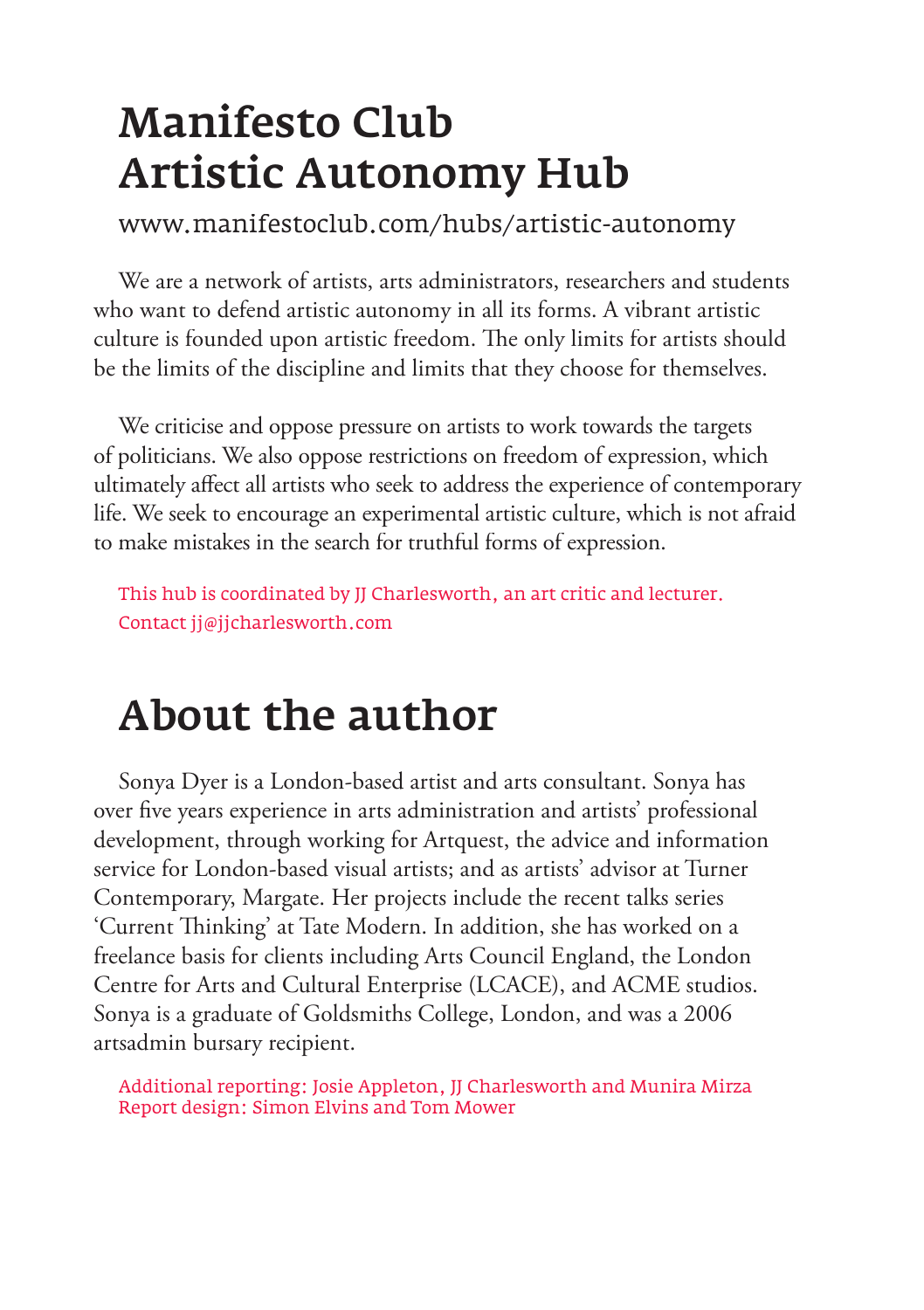### Introduction

#### *'Art is Black – culturally diverse artists on show'*

Headline on Arts Council England leaflet to promote decibel (2004)<sup>1</sup>

The first time I read this headline, I felt sick. There had been plenty of hype in previous weeks among my artist peers about decibel, the Arts Council's new flagship programme for promoting 'diverse' art, and much talk and excitement about who was and who was not going to be included in this promotional leaflet. Many of my non-white artist friends featured in the interviews, but the decibel scheme itself remained an unknown quantity. Working for an arts organisation meant that I was privy to details about decibel that most other artists were not. Its stated aim was to fund a series of events, projects and platforms to showcase the work of 'diverse' artists. From the beginning it seemed rather tokenistic to me, but the absurdity of the leaflet was still a surprise. It reminded me of an advertisement for a circus – 'Roll up! Roll up! Culturally diverse artists on show!'

The leaflet perplexed and enraged me in equal measure. On the one hand, it was great to see so many of my peers being given recognition for their work. Yet, on the other hand, I could not help wondering, why are non-white artists being paraded around like this? Is the general public supposed to be surprised that so-called 'culturally diverse' artists exist? More importantly, what is meant by 'culturally diverse' art or artists? Does art made by someone who happens to be non-white automatically count as 'diverse?' Can't we (non-white people) ever just make *art*?

Today, the art world abounds with funding programmes like decibel. It appears that British African, Caribbean, Asian and Chinese artists have multiple options open to them (and only them) to enhance their career opportunities and get their work seen. Many people would regard this as a positive gain.

However, in the past few years, while working in the arts sector and talking to friends and colleagues, I have come to believe that programmes like decibel are creating more problems than they solve. They are in danger of ghettoising black artists by creating a separate system of funding and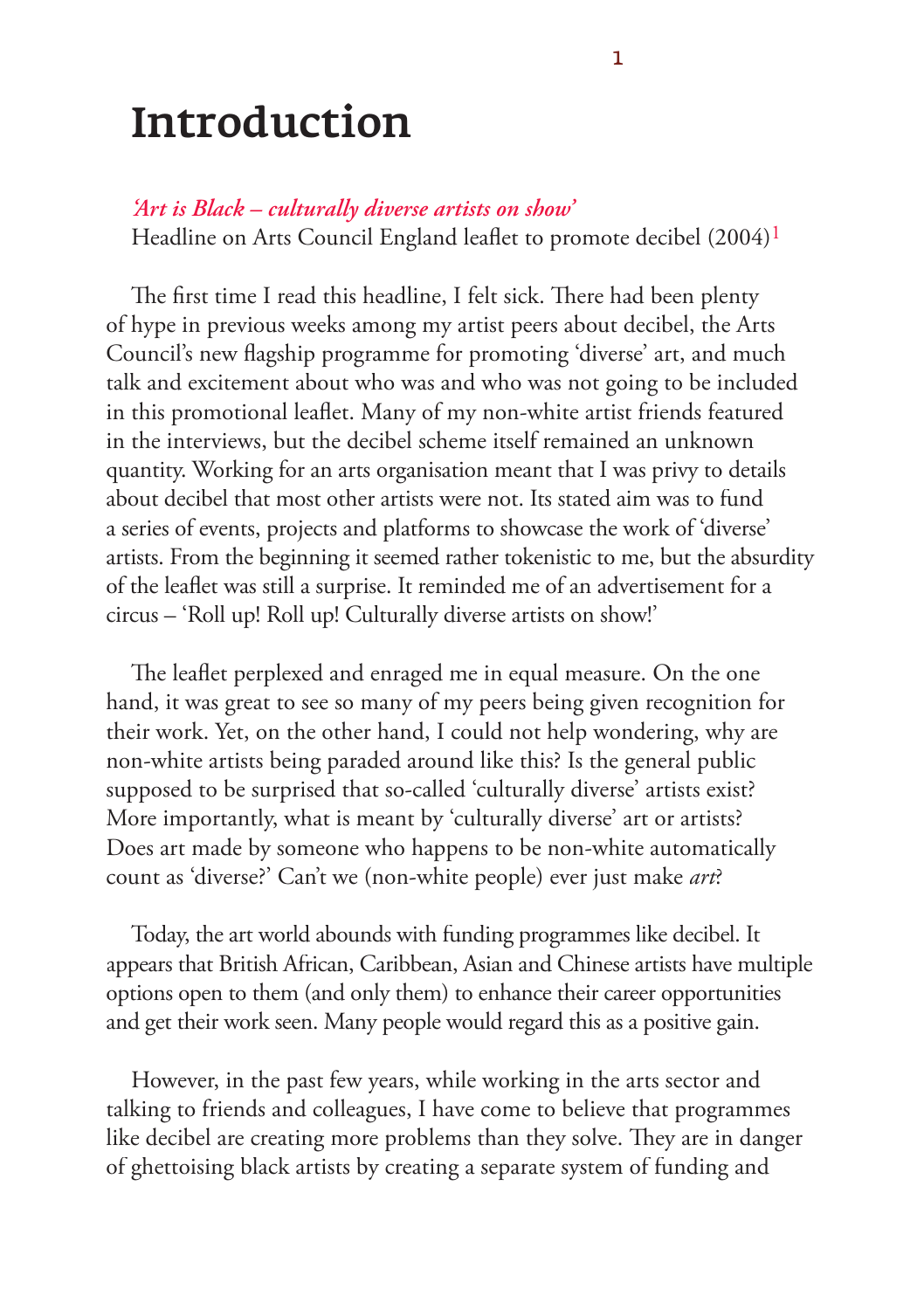exhibition. These kinds of official diversity policies patronise black and minority artists by treating them as if they are incapable of making it into the artistic 'mainstream'. They also deny the existence of non-white artists, administrators and curators who are successfully making their way in the world without the help of such policies. There is huge talent out there among British artists and curators from non-white backgrounds. Cultural institutions should be working with and engaging these people as individuals, who are judged on their merits, rather than ticking ethnic boxes and funding by target.

What I aim to do with this provocation essay is to question the presumptions about non-white artists, curators and administrators that shape the current diversity landscape, and to suggest alternative ways forward. In particular, I want to challenge the weak arguments promoted by the government, via the Department for Culture, Media and Sport (DCMS), and through its funded clients, Arts Council England (ACE) and Museums, Libraries and Archives Council (MLA), about the supposed lack of non-white professionals in the arts sector and how best to address this 'problem'.

Many of the ideas developed in this essay have come from talking honestly with friends and colleagues who share similar concerns. I have long wanted to make public these private conversations that have been taking place among both white and non-white artists, with a view to encouraging more open debate in the arts sector. Where possible, I have attributed quotations to named individuals, but inevitably, many people I spoke to (who may rely on public funding or work in the 'diversity' sector) were only willing to speak off the record.

I am not claiming to have all the answers. Nor do I wish to disparage artists or curators who privilege their ethnicity above all else in their art. What I am interested in is how we ('non-white' artists, curators and arts administrators) can achieve greater autonomy than is possible in the current situation. At the very least, we need to question what we are constantly told about ourselves. Let's start a real public debate. We have nothing to lose.

<sup>1</sup> The decibel leaflet can be accessed at http://www.arts.ac.uk/docs/div artisblack.pdf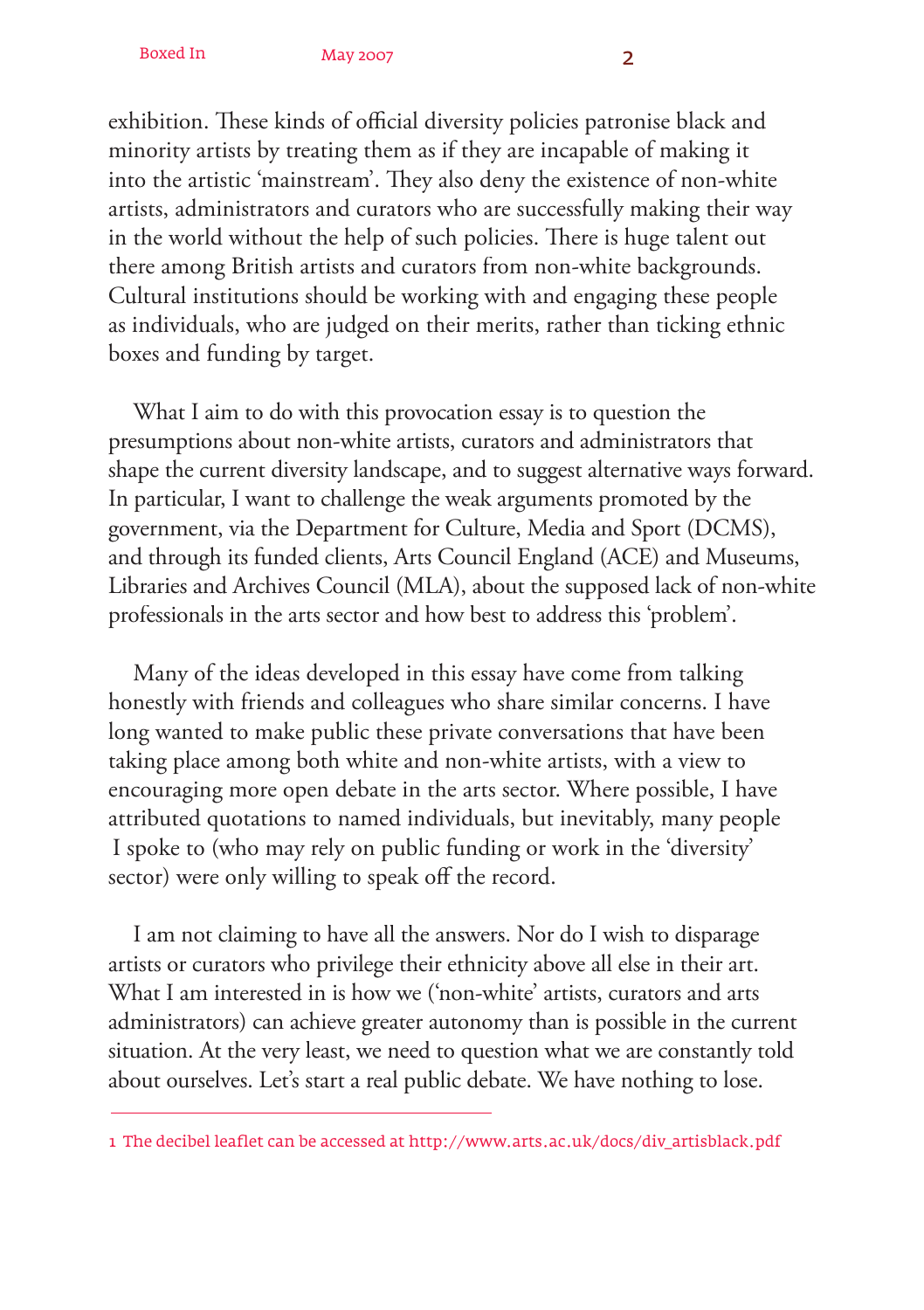# The Scope of Diversity Policies

The government has made a serious commitment to promoting 'diversity' and encourages its funded bodies to do the same. DCMS proudly states on its website that it 'holds cultural diversity at the heart of all of our work',2 and ACE's strategy document, 'Ambitions for the Arts 2003-6', listed 'cultural diversity' as one of its five priorities.

Traineeships, bursaries and pots of funding are regularly made available for non-white artists, curators and administrators to promote their career opportunities. At the same time, substantial pots of money have been earmarked for black and minority ethnic-led arts organisations. In 2002, ACE designated £29 million to black, Asian and Chinese-led organisations from its lottery-funded Arts Capital Programme. ACE has committed 10 percent of its Grant for Arts awards to black and ethnic minority artists and arts organisations.

There is not always agreement on what constitutes a 'diverse' artist or arts organisation, although so much of arts policy is based on these terms. 'BME'– the acronym most commonly used at present – stands for 'black and minority ethnic'. ACE specifies that 'BME' includes British groups with black, Chinese or Asian 'ethnic descent' ('For Asia, we mean Turkey in the West to Japan in the East'). On the other hand, *diversify*, the MLA scheme, supports individuals from any minority background. Most diversity schemes tend to privilege those with Afro-Caribbean, (South) Asian or Chinese backgrounds, with little reference to individuals from other regions of the world, such as Latin America or the Middle East, for example. (For the purposes of this paper, I shall use the terms 'non-white' and 'black and minority ethnic' interchangeably to refer to people from African, Asian and Caribbean cultural backgrounds.)

ACE has committed 10 percent of its Grant for Arts awards to ethnic minority artists and organisations, and has also established diversity programmes in the publishing industry (Diversity in Publishing Positive Action awards, launched in 2005) and theatre (Eclipse Report, published in 2002).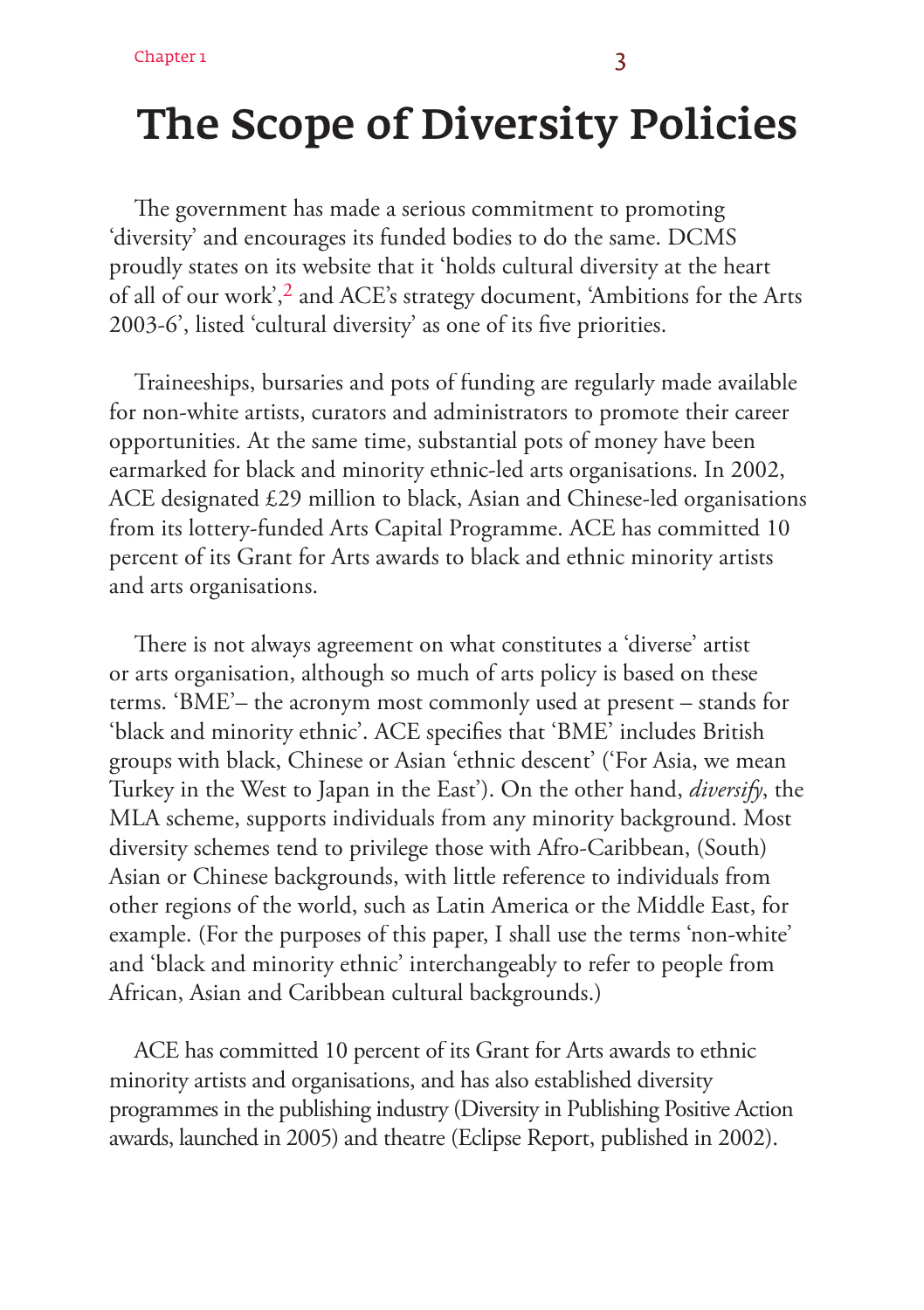### Fig. 1. Diversity schemes – Aims and costs

| Decibel:            | Arts Council England, 2003-8                                                                                                                                                  |
|---------------------|-------------------------------------------------------------------------------------------------------------------------------------------------------------------------------|
| Aim:                | 'to support and raise the profile of artists of African,<br>Asian and Caribbean descent in England.'3                                                                         |
| <i>Initiatives:</i> | Performing arts showcases, sponsorship of decibel                                                                                                                             |
|                     | Penguin short story competition, sponsorship of events                                                                                                                        |
|                     | at Cheltenham Literature festival and Edinburgh                                                                                                                               |
|                     | book festival, financing decibel support staff at Arts                                                                                                                        |
|                     | Council England.                                                                                                                                                              |
| Budget:             | £5 million in the first year, then £1.3 million per<br>annum thereafter                                                                                                       |
| Inspire:            | Arts Council England, 2005-ongoing                                                                                                                                            |
| Aim:                | 'The Inspire Fellowship Programme is a positive<br>action training scheme aimed at addressing the under-                                                                      |
|                     | representation of minority ethnic curators in London's<br>museums, galleries and arts organisations.' 4                                                                       |
| <i>Initiatives:</i> | Finances two-year curatorial fellowships, which have                                                                                                                          |
|                     | been hosted at institutions including the British Museum,                                                                                                                     |
|                     | the National Gallery, the National Portrait Gallery,                                                                                                                          |
|                     | Tate and the V&A.                                                                                                                                                             |
| Budget:             | £411,000 per annum                                                                                                                                                            |
| Diversify:          | MLA/Museums Association, 1998-2009                                                                                                                                            |
| <i>Initiatives:</i> | Provides bursaries and traineeships for ethnic minorities,<br>which include grants of $£6,000 - £19,000$ to finance<br>course fees, expenses, and work placements in museums. |
| Budget:             | £500,000 from MLA; donations in kind from a variety<br>of organisations.                                                                                                      |

At present approximately five percent of the workforce in the arts and cultural sector is from non-white backgrounds, compared to around eight percent of the total population.<sup>5</sup> DCMS and ACE are exerting substantial pressure on arts organisations to develop workforce targets for increasing proportions of non-white staff.<sup>6</sup>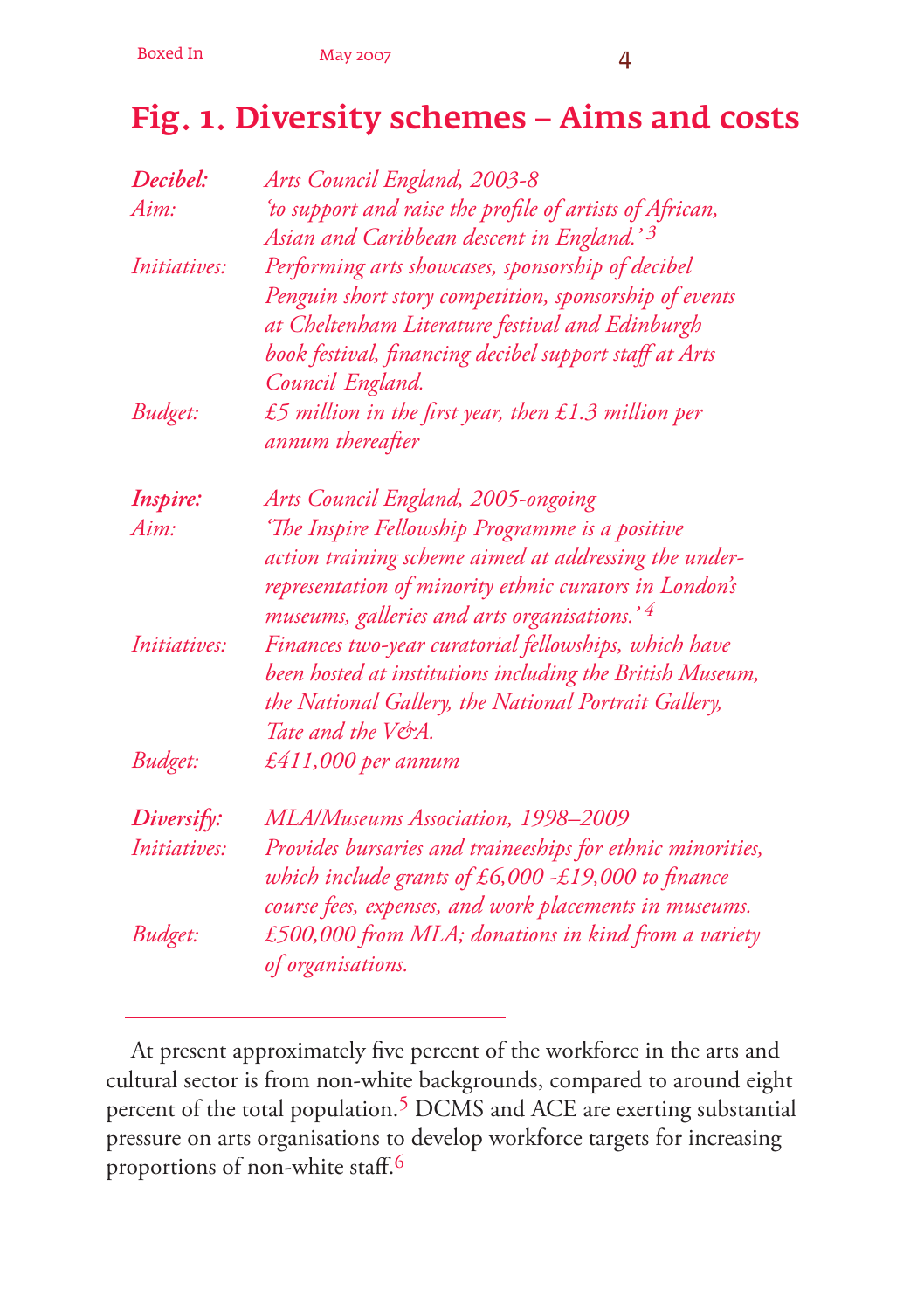Culture minister David Lammy MP has publicly attacked the cultural sector for being 'too white';<sup>7</sup> and argued at a Museums Association seminar for museum directors, held at the National Portrait Gallery on 5 December 2006, that the sector needed to set diversity targets. Lammy has held at least two private meetings at DCMS where he stated that he expected organisations to choose these targets themselves.8

Inevitably, under such pressure from their main sponsor, many museums and galleries have already begun to put down numbers on paper.

### Fig. 2. Workforce targets in museums and galleries

*The National Portrait Gallery has a target for BME staff working in administration and visitor services to grow from 12 percent to 15 percent in five years' time, and to 30 percent in 10 years time. In* specialist staffing, the gallery aims to increase BME staff from two *percent to five percent in five years, and to 10 percent in 10 years.* 

*The British Museum aims to increase BME staff in administration and visitor staff from 18 percent to 30 percent; and to increase BME*  specialist staff from five percent to seven percent (these figures correspond *to the proportions of ethnic minorities in the London and British population, respectively).*

*The Tate will introduce targets for its workforce over the next year. The board of directors is working with each department to set targets for ethnic*  diversity, which will be firmed up for the planning round in November *2007, and announced as part of the budget in March 2008. The Tate's head of National Initiatives says: 'every year, we will look at milestones, and tighten them up. We will set ourselves hurdles we have to meet.' 9*

DCMS and its client museums are also planning to use diversity targets in the appointment of trustees. A report from the Museum Directors' Cultural Diversity Working Group in March 2006, headed by the director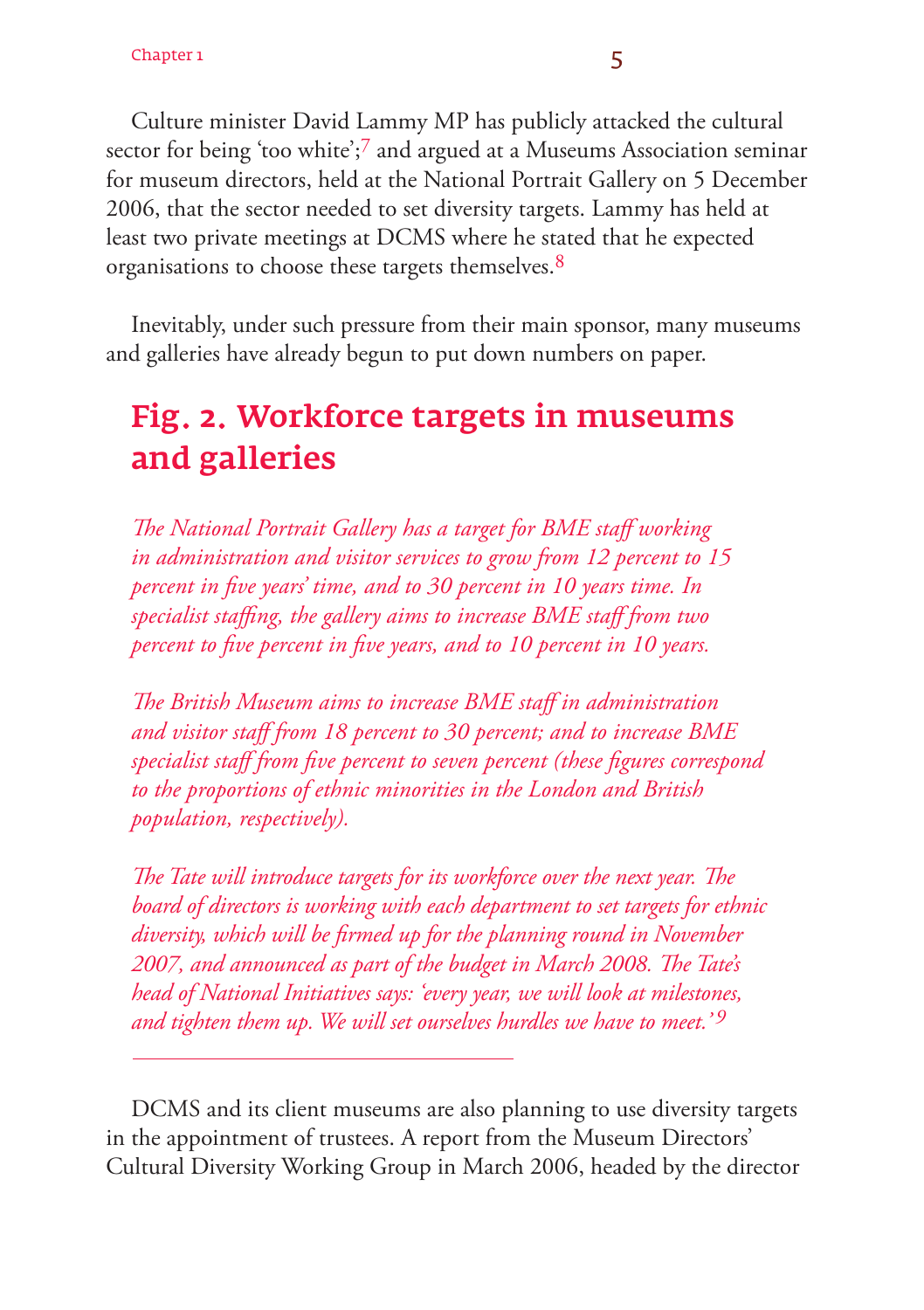of the National Portrait Gallery, Sandy Naime, argued that 'Each national museum should set its own goals for BME staffing - and agree with its sponsoring department [DCMS] the minimum number of BME trustees appropriate for its governing body – and take responsibility for achieving those goals.'10

Local museums and galleries are also coming under pressure from their sponsor, the Museums, Libraries and Archives Council (MLA). The MLA has stated that workplace diversity plans will be compulsory in the next funding round (2008) for the 41 local museums and galleries it funds through the 'Renaissance in the Regions' programme. In most cases this will include workforce targets. MLA guidance states that 'workforce diversification plans' should include 'core staff, trustees, volunteers, boards, freelancers', and that museums should be 'developing their own targets to track progress and development'.<sup>11</sup> Each hub region will also be obliged to offer a *diversify* traineeship.

4 Inspire, on the Arts Council website (last accessed 04.04.07) http://www.artscouncil.org.uk/documents/news/phpt8cH5p.doc

5 'Turning Point', Arts Council England (last accessed 30.03.07) http://www.artscouncil.org.uk/documents/projects/phpx6gf6u.doc

6 The DCMS report, 'Understanding the Future' (October 2006), states: 'One of the key areas of concern around the current museum workforce is its lack of diversity. In key professional areas (managerial and curatorial) it does not reflect the makeup of the population that it is intended to serve. [Existing positive action] initiatives are very welcome, but more must be done. Creating a more diverse workforce, representative of museums' users, is a challenge that has to be addressed.'

http://www.culture.gov.uk/NR/rdonlyres/31419198-35C1-4A00-8C12-CB0572EC9B57/0/ UnderstandingtheFuture.pdf

7 'Arts minister attacks "too white culture"', 25 October 2005, on David Lammy MP's website (last accessed 28.03.07) http://www.davidlammy.co.uk/da/24530

8 From private conversations with individuals working in arts institutions.

9 Interview with Caroline Collier, 1 March 2006

10 See National Museum Directors' Conference report on cultural diversity, March 2006 http://www.nationalmuseums.org.uk/images/publications/cultural\_diversity\_fi nal\_report.pdf

<sup>2</sup> Cultural diversity, on the DCMS website (last accessed 28.03.06) http://www.culture.gov.uk/what\_we\_do/Arts/arts\_and\_communities/cultural\_diversity.htm

<sup>3</sup> Decibel, on the Arts Council website (last accessed 04.04.07) http://www.artscouncil.org.uk/aboutus/project\_detail.php?sid=3&id=79

<sup>11</sup> See the MLA document, 'Supporting Museum Hubs to Develop a Diverse Workforce', http://www.mla.gov.uk/resources/assets/I/ITT0117\_10538.doc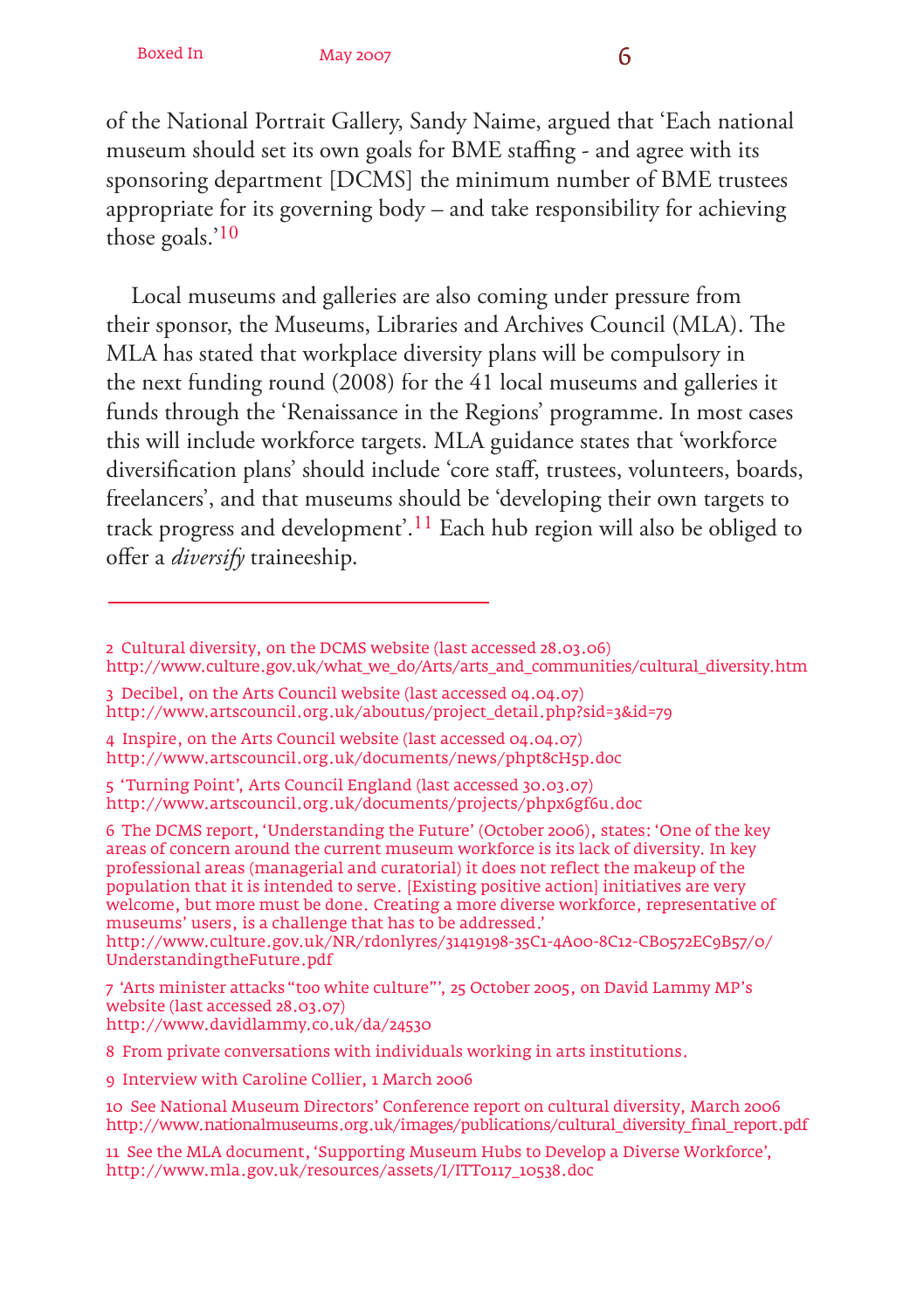### Black Arts: From Radical 1980s to Establishment Present

The origins of the current 'diversity frenzy' can be traced back to the radical black arts movements of the 1970s and 80s, in particular the pioneering cultural policies of the Greater London Council (GLC), which set up specific programmes to fund black artists and arts organisations. Some of the landmark moments of this movement include Naseem Khan's seminal paper 'The Arts Britain Ignores' (1976), Rasheed Araeen's book, *Making Myself Visible* (1984), and exhibition *The Other Story* (1989). 'The Arts Britain Ignores' is widely regarded as the first report to pinpoint the lack of support for black artists (or 'ethnic minority art', in the language of the time) by the funding mainstream. It is a hugely influential text, which in many ways set the ball rolling for the government's subsequent diversity initiatives, particularly in advocating separate provision for 'ethnic minority arts'.12 By the mid-1990s, ACE had recruited staff specifically to work on diversity issues.<sup>13</sup>

I hold the history of the black arts movement and the GLC in high esteem, although it is an uncomfortable fact that it was usually only black artists who used their art as a political weapon – in tune with the GLC's anti-racism policies – who received funding. Certainly many of the tenets of the so-called 'loony left' era are regarded today as common sense and laudable ideas: that women should have a equal place in the job market; that it is wrong to discriminate on the basis of race or sexuality, and so on.

However, it seems to me that thinking about ethnicity and race has not moved on from those times. Black arts exhibitions in the 1980s were often seen as a temporary response to racism, which many hoped would become defunct as a more equitable climate developed. For instance, when Anish Kapoor was invited to appear in *The Other Story*, a seminal exhibition of art by black British artists, he responded: 'Being an artist is more than being an Indian artist. I feel supportive to that kind of endeavour... it needs to happen once; I hope it is never necessary again.' But we are being told that it is. One is left with a sense of déjà vu. Does this suggest that artists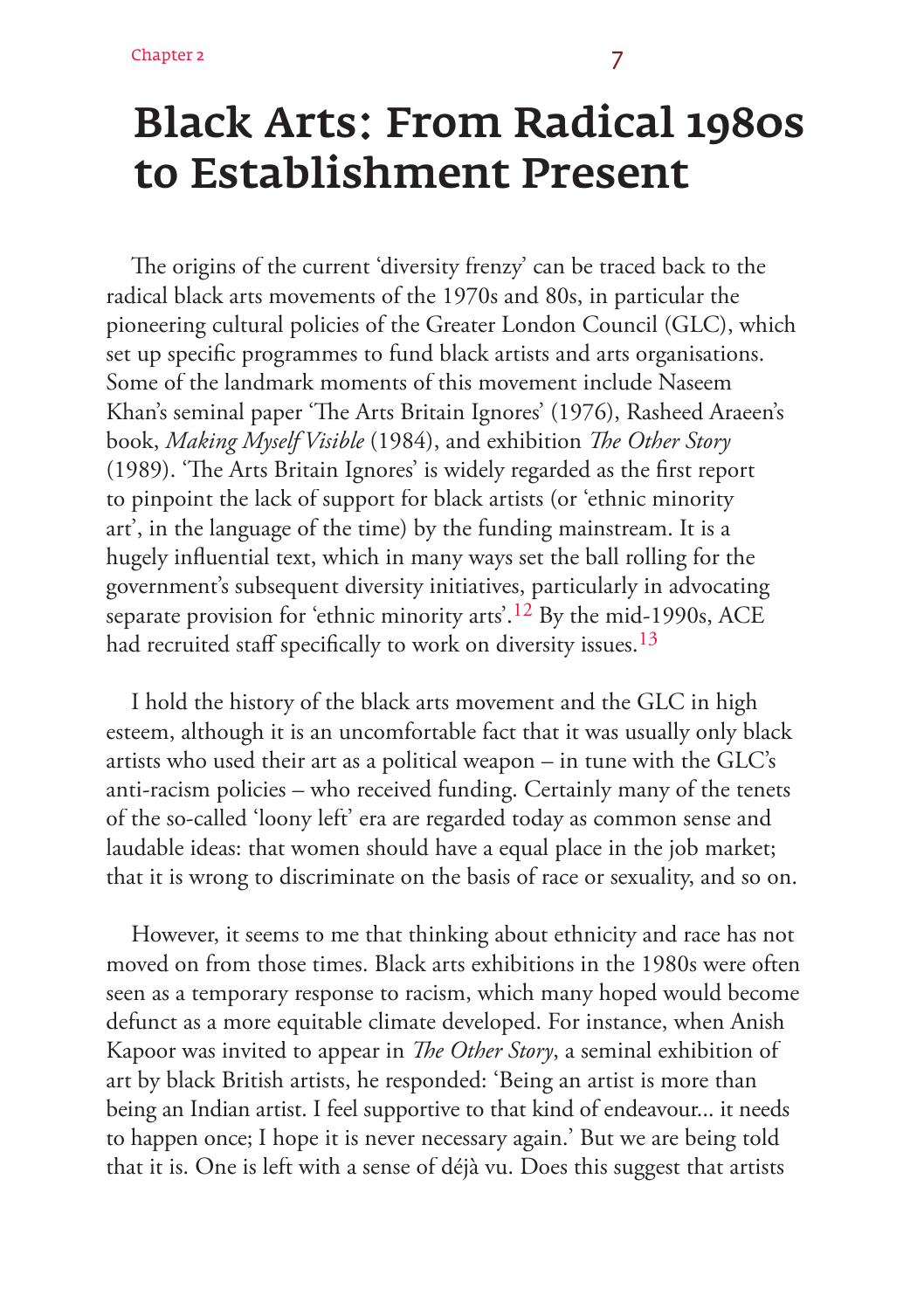from African, Caribbean and Asian backgrounds are in no better position than 20 years ago?

What was once a radical fringe movement, created in a particular historical moment to address issues of that time, has new become a permanent fixture in the establishment mainstream. As a consequence, arts funding bodies and organisations seem to be adopting a very different approach to the activism and achievements of artists in the 1980s. Whereas that generation sought to challenge ideas about the mainstream and get recognition for non-white artists, diversity policies today are overly preoccupied with attaching labels and emphasising their difference to the mainstream.

Matthew Krishanu, a young, emerging British artist, notes that there is now little consideration of the history or legacy of the black arts movement:

*'... any discussion on race and power must be combined with specifi c and historical knowledge, [including] Rasheed Araeen's "The Other Story" (which includes the history of non-white artists in England before the 80s - such as Frank Bowling and FN Souza), and on to more recent international projects like Okwui Enwezor's "The Short Century", and "Documenta XI". Why at so many conferences on race and cultural diversity in the arts are these projects*  not given more specific and detailed attention (or even a mention)? I would *fi nd reference to any of these projects far more useful and concrete than endless discussion of the relative merits of words like "black" or "culturally diverse".'*

Krishanu is right to question this ahistorical approach. I would suggest that constantly presenting artists from black and minority ethnic backgrounds as 'new' and in need of racially specific schemes is a way of preventing these artists from developing their practices, expanding their networks and creating new audiences for their work.

Rasheed Araeen, one of those centrally involved in the 1980s black arts movement and a founder of the journal *Third Text*, criticises current diversity funding policies, and even sees these policies as implying a certain kind of racism.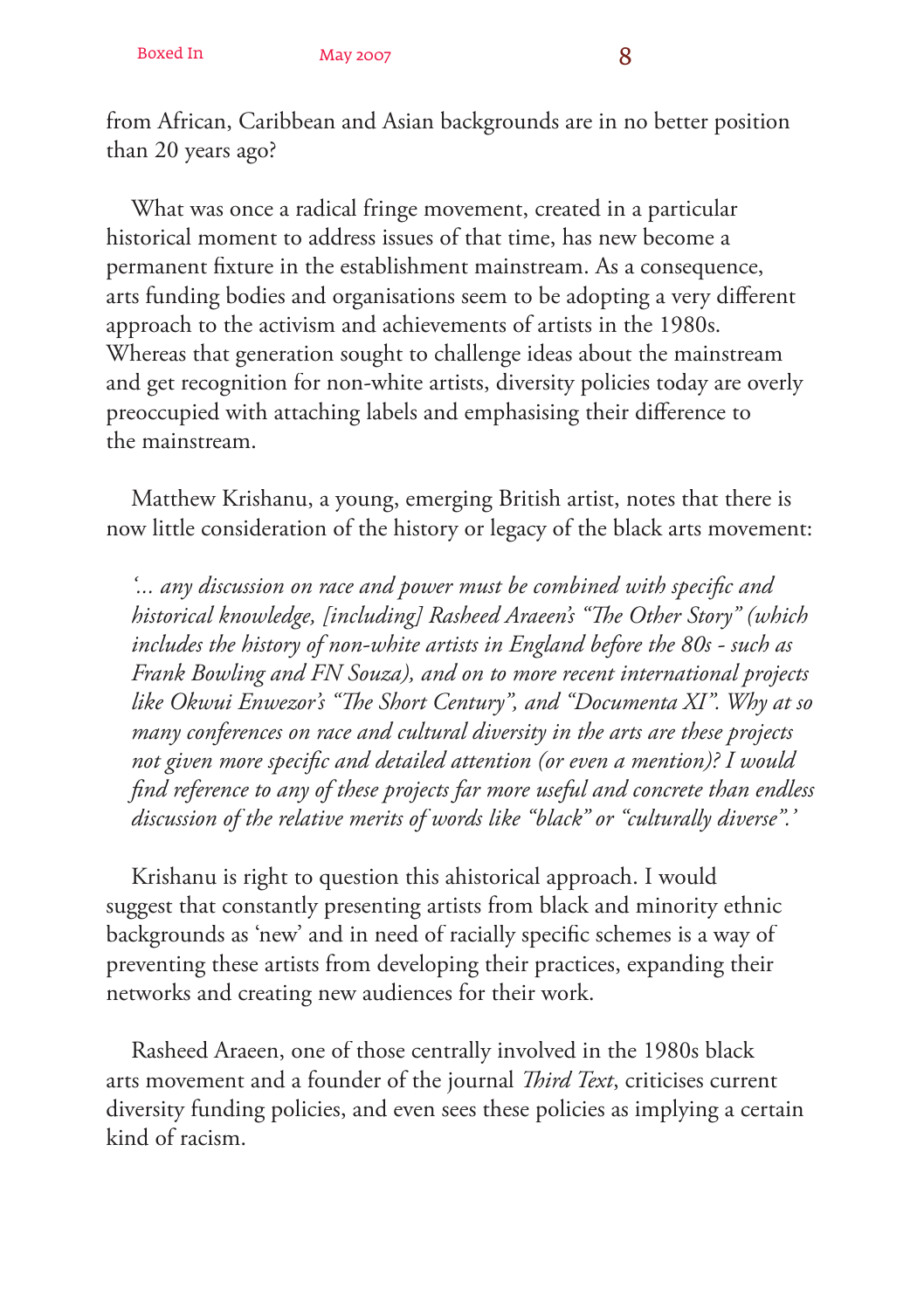*'Racism in the visual arts is not only about the failure of black artists in their pursuit for a career – many white artists also fail in this respect – but also about how they are perceived by the system. This perception removes them from the criteria by which an artwork in the modern world should be recognised and evaluated. Instead they are pushed into a separate category, based on an assumption that they are unable to fulfi l the requirements of the Modernist mainstream without an underpinning from their own cultures. If we are seriously concerned with racism in the visual arts, we should look for it not only in the failure but the success of black artists. Why are some*  artists ignored while others are promoted and celebrated? This question must *be answered by the institutions that are now spending millions of pounds in support of black artists. What is the basis or criteria for this support?'14*

He is concerned that the arts sector's engagement with black artists – whether it results in that individual's success or failure – is predicated on the basis of their racial identity.

Current public policy in the arts is not driven by artists, but by New Labour's political agenda – specifically the idea that the arts must be made to 'represent' and 'improve' society. The problem is that this conflates cultural representation with political equality: it is based on the idea that political or social inequalities can be solved by galleries and museums containing 'representative' proportions of African, Caribbean, Asian and Chinese artists.

This is a deeply flawed strategy, in my opinion. Inequality cannot be solved overnight by workforce targets. It requires society to have a longerterm commitment to equality, and an aspiration that people of whatever background should have the best education and opportunities to pursue the arts. The use of these official schemes to 'promote difference' is not helping black and minority ethnic people enter the mainstream as equals, but instead is keeping them at the margins.

Richard Hylton, the artist and critic, provides an incisive analysis of the contradictions and limitations of the decibel scheme in his recent book *The Nature of the Beast*. It is worth quoting in some detail here: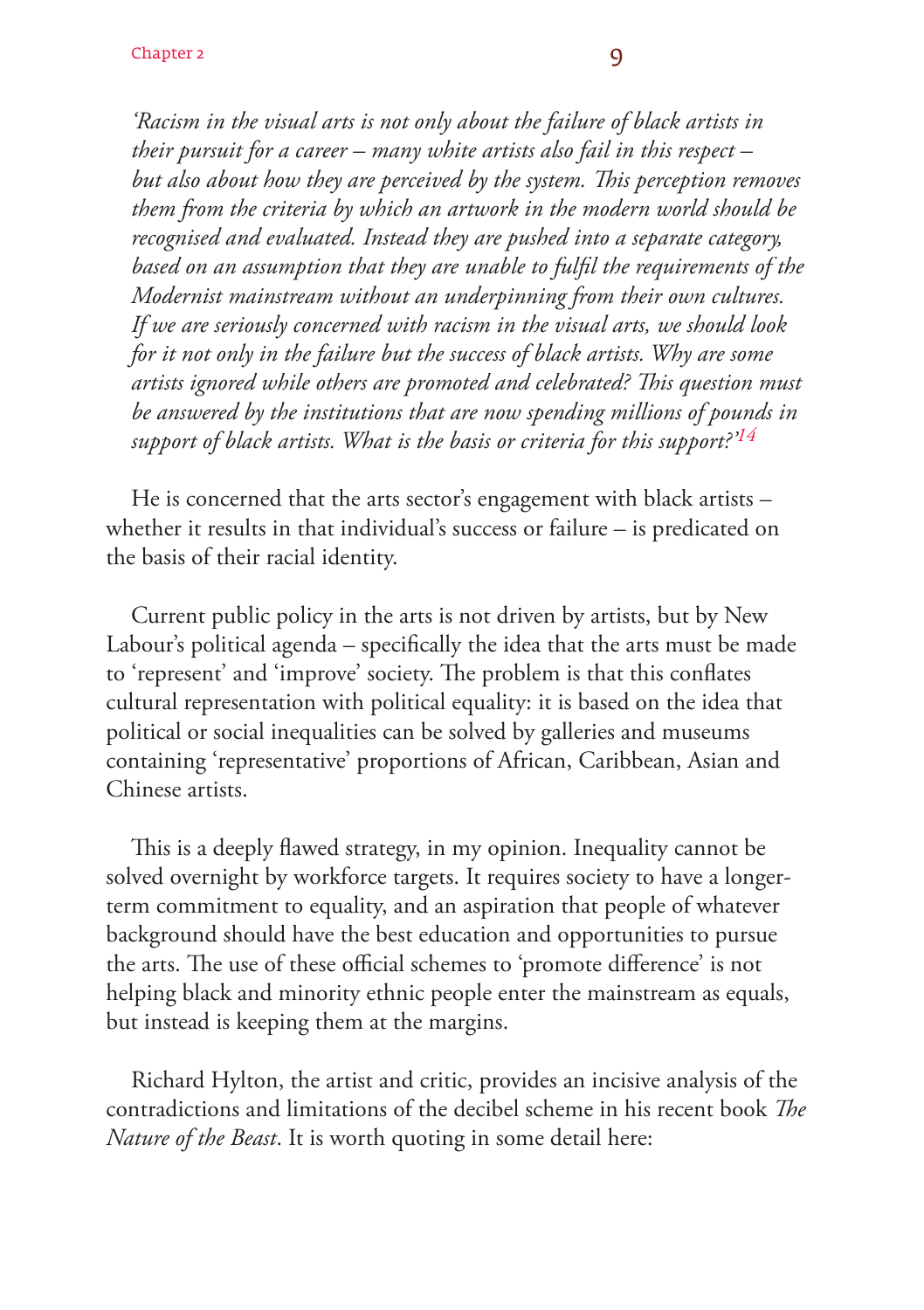*'...decibel appeared to be a fi tting response to the growing interests of government, for public institutions to address the issue of "inclusion" and,*  by association, cultural diversity. However, despite this level of financial and *structural input and its focus across all art forms, it could be argued that in the visual arts sector alone, decibel has, thus far, failed either to sustain a national profile or to instigate a genuine debate around the issue of cultural diversity. Furthermore, it could be argued that rather than challenging, it has apparently compounded the problems of tokenism and racial separation within the visual arts sector.' 15*

13 http://www.artscouncil.org.uk/documents/publications/354.pdf (last accessed 30.03.07)

14 'Culture and Difference' debate on spiked-online http://www.spiked-online.com/Articles/0000000CA421.htm

<sup>12</sup> I am only offering here a synopsis of the historical background of diversity schemes. For a more background and analysis, see Richard Hylton's book, The Nature of the Beast: Cultural diversity and the Visual Arts Sector. A study of policies, initiatives and attitudes 1976–2006, Institute of Contemporary Interdisciplinary Arts (2007)

<sup>15</sup> The Nature of the Beast: Cultural diversity and the Visual Arts Sector, Richard Hylton, p19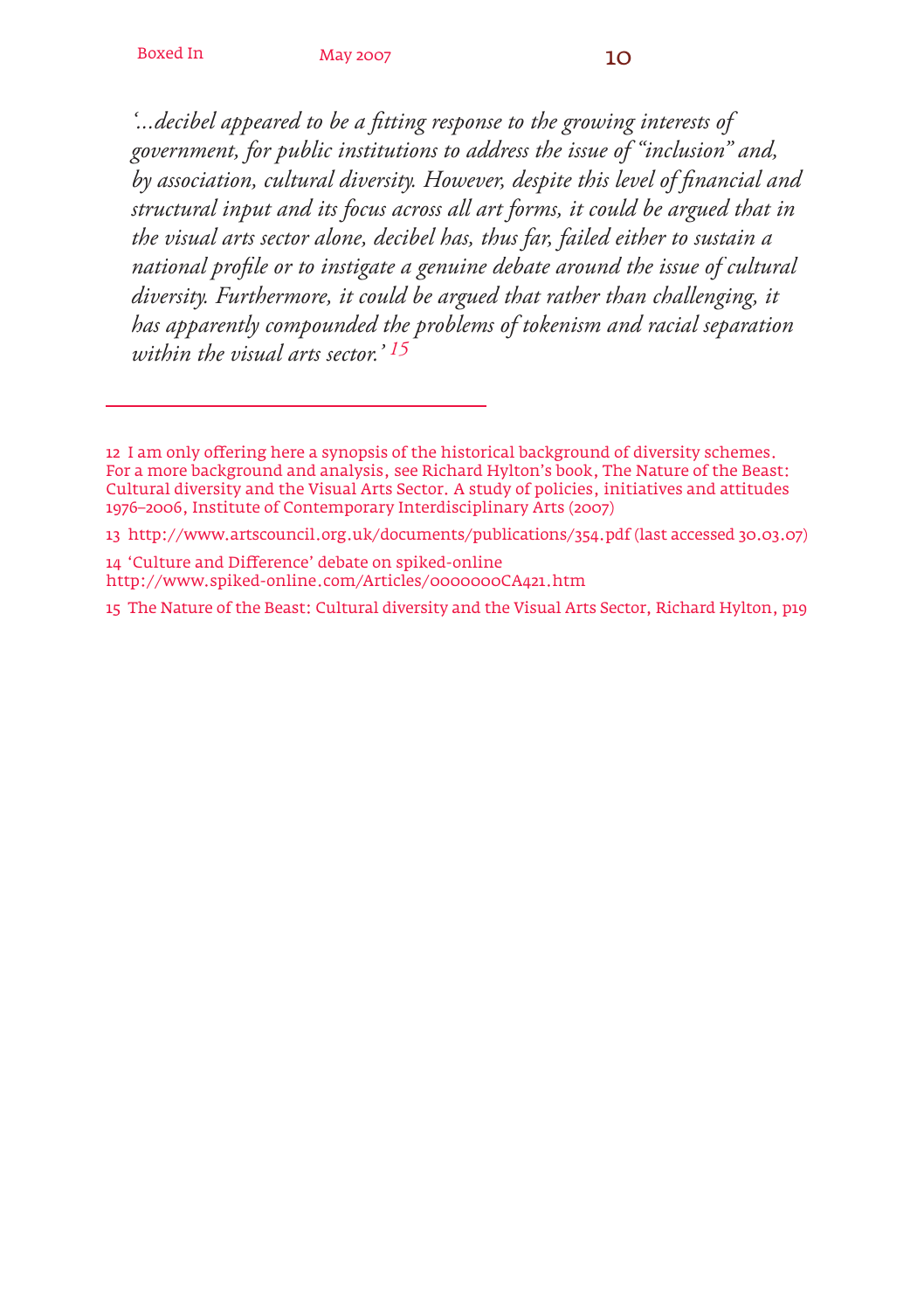# Ghettoising 'Black' Art

One of the main aims of the black art movement in the 1970s and 80s in Britain was for artists to achieve recognition for their work, beyond issues of race and ethnicity. Resources such as the African Asian Visual Arts Archive, started by Eddie Chambers in 1989, sought to document self-generated activity by black artists, including those whose work was not publicly funded. The movement strived to open up the canon of art considered worthy of support, and subvert what was expected of them.

Today, the institutionalisation of diversity policies means that art is being sidelined, and in many cases black artists are first and foremost regarded as black. This is clearly shown by the unhealthy pressure on artists and curators from non-white backgrounds to privilege their racial background above all else in relation to their practice. Black artists and curators are often expected to produce projects that are geared towards attracting a black and minority ethnic audience. One young British Asian curator I spoke to about this said that he had never felt 'othered' until he began working in public galleries. It goes without saying that white artists and curators do not generally feel the same kind of pressure to appeal specifically to white audiences.

aladin is an artist and strategy consultant, former co-chair of the Mayor of London's Cultural Strategy Group (2000–2004), as well as a consultant on the decibel scheme (2002), carrying out leadership training for the regional heads of department for ACE. He says that the political objectives for beginning diversity projects included redress for perceived imbalances, such as giving 'non-whites a larger slice of the cake'. He recognises that initiatives such as the Mayoral strategy group arose from a deep sense that 'public policy wasn't proportionate. [It was] politically loaded, weighted towards establishment culture'.

At the same time, he is also clear that cultural policy that focuses on ethnicity can cause problems - not least as it arises 'from political imperatives, not artistic ones'. While aladin feels strongly about the injustices of the past and the way in which non-white work was once ignored, he also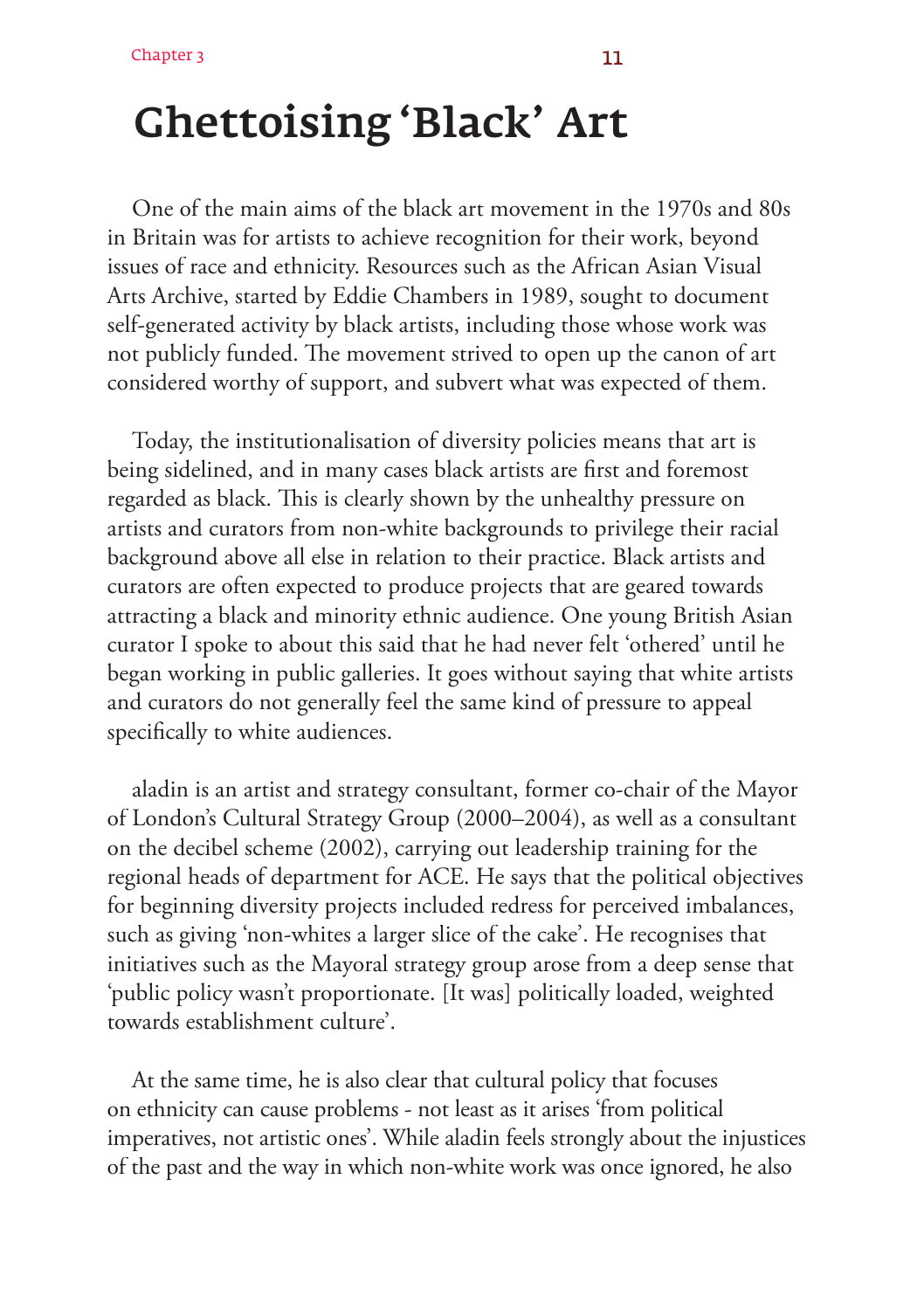sees that a homogenous, centralised approach can be too rigid.

*'People feel they have to fi t an agenda. Artists and organisations often had great ideas that were not related to diversity, but wondered whether it was a priority for the funder... We are complex people. Complexity needs to be built into the system as well.'*

Diversity-based funding has become an almost anthropological exercise. Practitioners must 'demonstrate' their ethnicity in very particular ways and be seen to 'perform' it. I would not insist that black and ethnic minority artists should neglect their cultural backgrounds in their work - I believe that black artists, like everyone else, should feel free to make work about whatever subject they choose. However, the 'burden of representation' placed by external forces upon black and minority ethnic artists and curators, means that they are often coerced into accepting responsibility for bringing 'diverse' audiences into galleries (as if 'BME' audiences can only appreciate 'BME' work). This is shown by the way in which black artists' work often tends to be associated with 'community outreach' or educational programmes. By categorising black artists in this way, our diversity as individual practitioners is diminished.

The notion that 'black' artists and curators are a separate category and that this 'separateness' is a permanent state – is deeply entrenched in arts organisations. I once attended a meeting with the newly appointed director of a major arts organisation. When discussing possible future plans, the director mooted a number of bursaries for artists at different stages in the career, 'You know, emerging artists, mid-career artists, black artists...'.

So, unlike emerging artists (who will one day become 'mid-career' artists), black artists are stuck, and need a special fund to help them through, and always will do. Black artists cannot be mid-career or emerging, cannot be determined by the stage they are at in their lives, their level of experience, the quality of their work, but always by their ethnicity. White artists do not have to contend with this. (There is an equally lazy equation of 'blackness' with 'disability'. In discussions and internal documents I have seen the phrase 'for black and Disabled artists'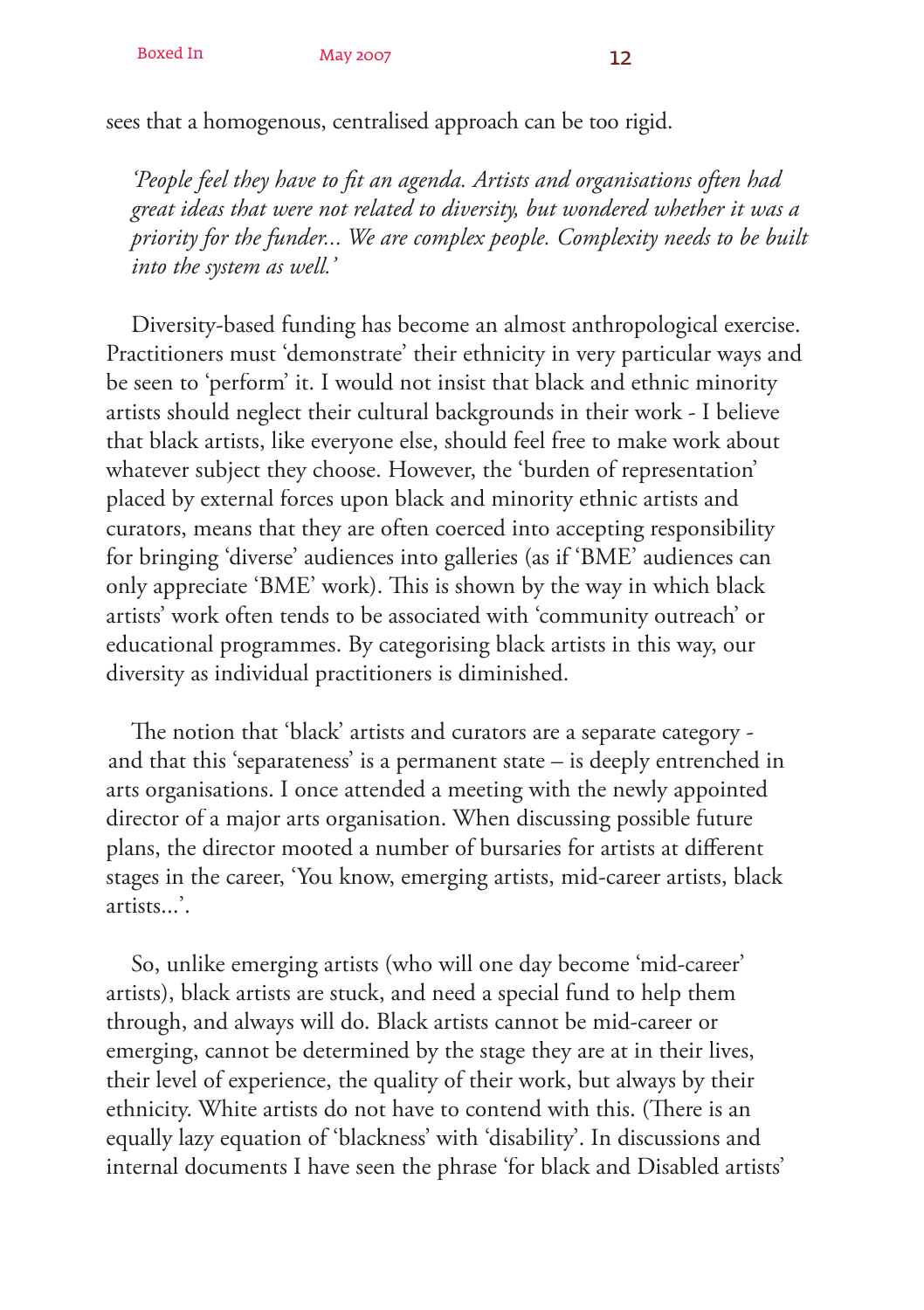#### Chapter 3  $13$

a number of times, as if blackness were a disability in itself.)

My objection to this director's patronising and questionable approach was the first she had ever heard. It is no coincidence that the organisation's only non-white member of staff at the time was the African accountant. More often than not, it is those who have no or little contact with nonwhite practitioners who are most likely to display these kinds of attitudes. Their only encounters with black and ethnic minority artists is through the prism of diversity policies via pressure from funders. To her credit, the director seemed to take my comments on board and the organisation in question has not (yet) run the proposed schemes.

It is worth mentioning that the emphasis on 'diversity' does not only affect non-white artists. Many white artists I advise are convinced that they need to include some 'diverse' element to their funding applications in order to increase their likelihood of success. Perhaps there is some truth to this, perhaps not, but I would argue it is to the detriment of their work. Of course, there are many artists with specialist skills who do great work in the field of arts education and outreach - but these sit alongside many a hastily arranged education project with 'hard to reach' youngsters, which is put together solely to keep funders happy.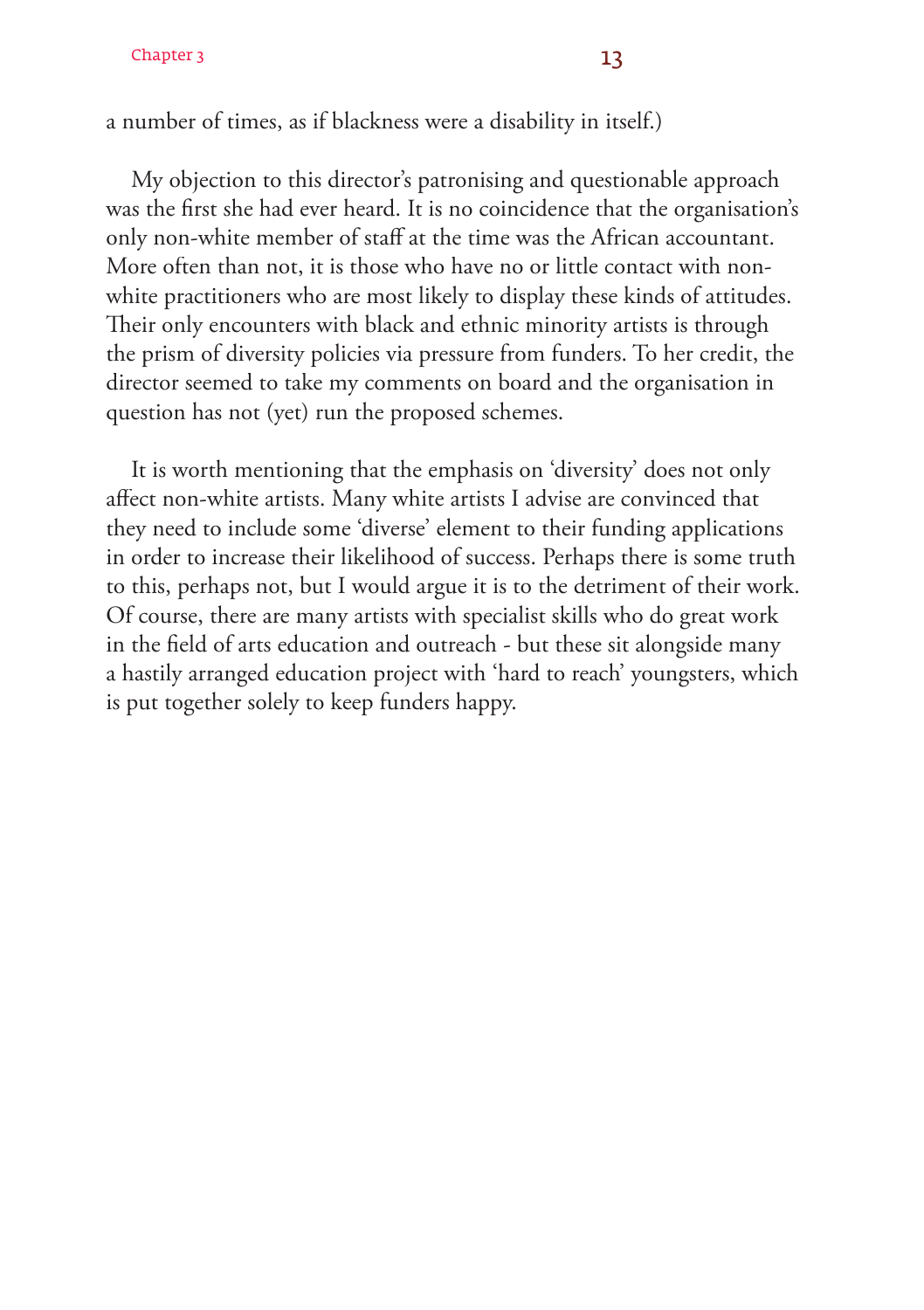## Patronising Black Artists

Without a doubt, racism exists in the world, in this country and in the art sector too. However, there is something suspect about the presumption that non-white artists are inherently needy and require specially branded help. Having worked for over five years in artists' professional development, and for eight years as an artist, my experience tells me that there is no difference between the needs and desires of artists based on their ethnic backgrounds. Most artists, at some point, require specific training, networking skills, and information about funding. There is no reason to assume that black and ethnic minority artists require greater facilitation than white artists. (Refugee and recent immigrant artists, however, often face very specific difficulties related to language barriers and their knowledge of the UK art world.)

Yet, because black artists are regarded as inherently disadvantaged, there is reluctance on the part of some white arts administrators to treat applications from black and minority ethnic artists with the same rigour as applications from white artists. This mistaken paternalism has a negative effect on black and minority ethnic artists and helps to maintain the idea that they are incapable.

As an example of this, I was on a panel last year for a small-scale financial award for art groups, with quite clearly laid out application guidelines. As ever, most of the applications were of a similarly low standard, while a smaller number of applications stood out as good or exceptional. One of the applications was from a black-led group, which not only failed to meet the eligibility criteria, but was also one of the many poor applications. In a panel of four, I was the only person not to shortlist this group for the award. The others (all white, middle class, liberal) did. When asked to justify short-listing such an application, none of my fellow jurors could do so convincingly. The ensuing conversation revealed one of my main causes of concern – they had applied lesser criteria to the application, in order to be seen to 'include' black and minority ethnic groups. (Ironically, I suspect they probably felt that they ought to short-list the group because there was a black presence on the panel. They seemed perplexed when I told them I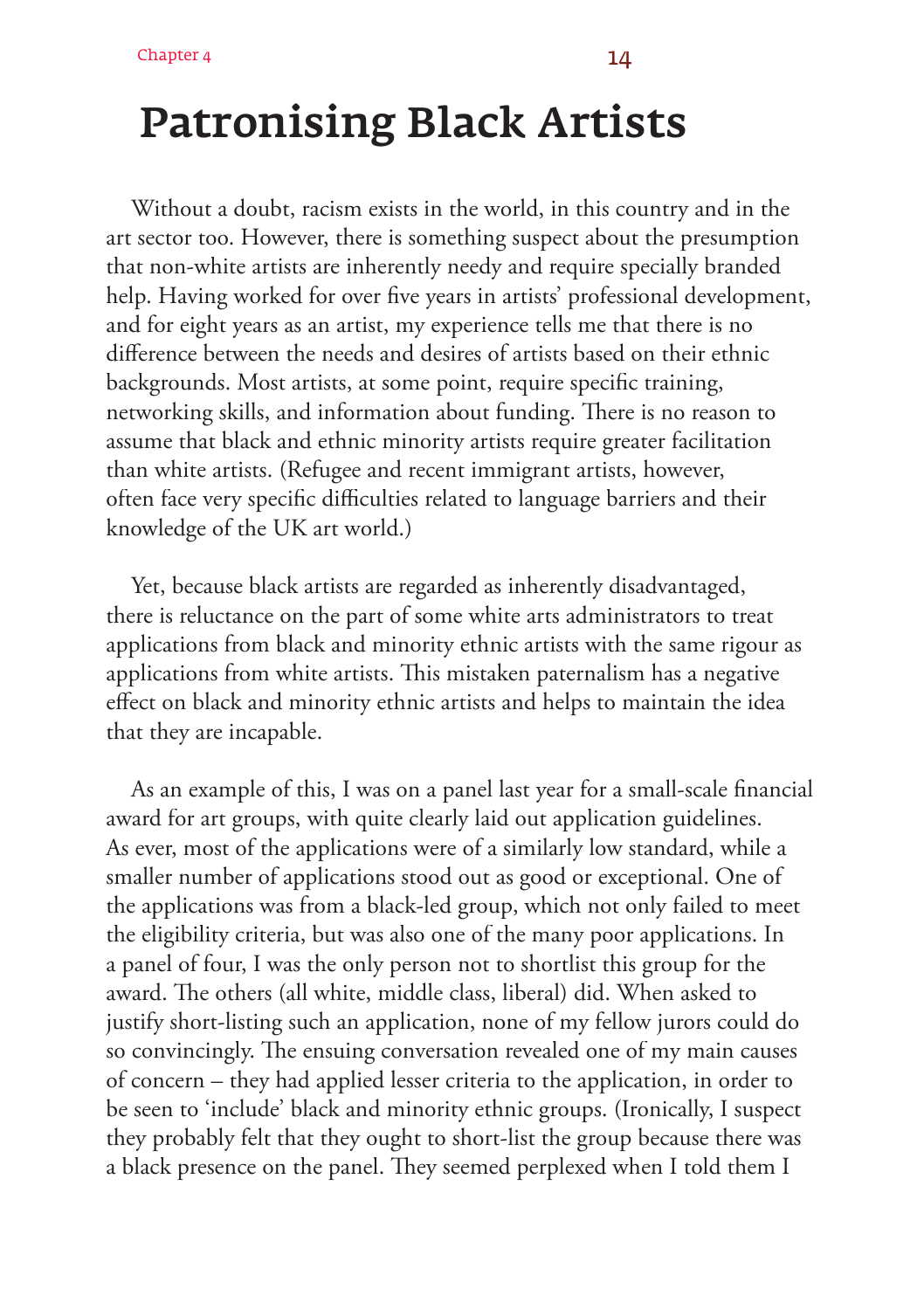thought the application was unconvincing.)

In the end, this particular group was not successful. Unfortunately, they responded badly to this and accused the panel of being racist via an email to the project coordinator. (They were not aware that I was on the panel and that I am a woman of Caribbean origin.) An apologetic email was sent by the well-meaning project coordinator in return, apologising for the negative result and offering more 'help' in the future. At no point was this group told that they were ineligible, that their application was weak, that if they wanted to gain funding in the future they needed to work on developing more effective application writing skills and only apply for opportunities for which they were eligible. At no point was real, constructive criticism or feedback offered. An opportunity for this fledging organisation to actually grow was missed, due to the crippling effect of the collective white guilt of the other panel members.

Rasheed Araeen notes how the patronising attitude of white administrators towards black artists ends up reinforcing racial difference, which can only fuel a sense of victimisation:

'The situation today is so disturbing that every failed black artist (by which *I mean an artist of Asian or African origin), irrespective of whatever he or*  she produces and its quality, sees his or her failure as a result of racism. The *problem here is that racism in the visual arts is camouflaged, so that both its perpetrators and its "victims" are unaware of its existence. It is perceived as a benevolent or altruistic act, which is supposed to empower those who were once denied power.... it does bestow some with power, but on a highly selective and discriminatory basis.'16*

Of course, most artists feel hard-done-by and out of the funding loop. As Rasheed Araeen indicates, it can be tempting for non-white artists to believe racism is to blame when their work is rejected. This type of apologetic response from the arts world doesn't do them any justice, or help them develop their practice.

The underestimation of black and minority ethnic artists means that certain programmes aiming to 'coach' or 'support' non-white artists and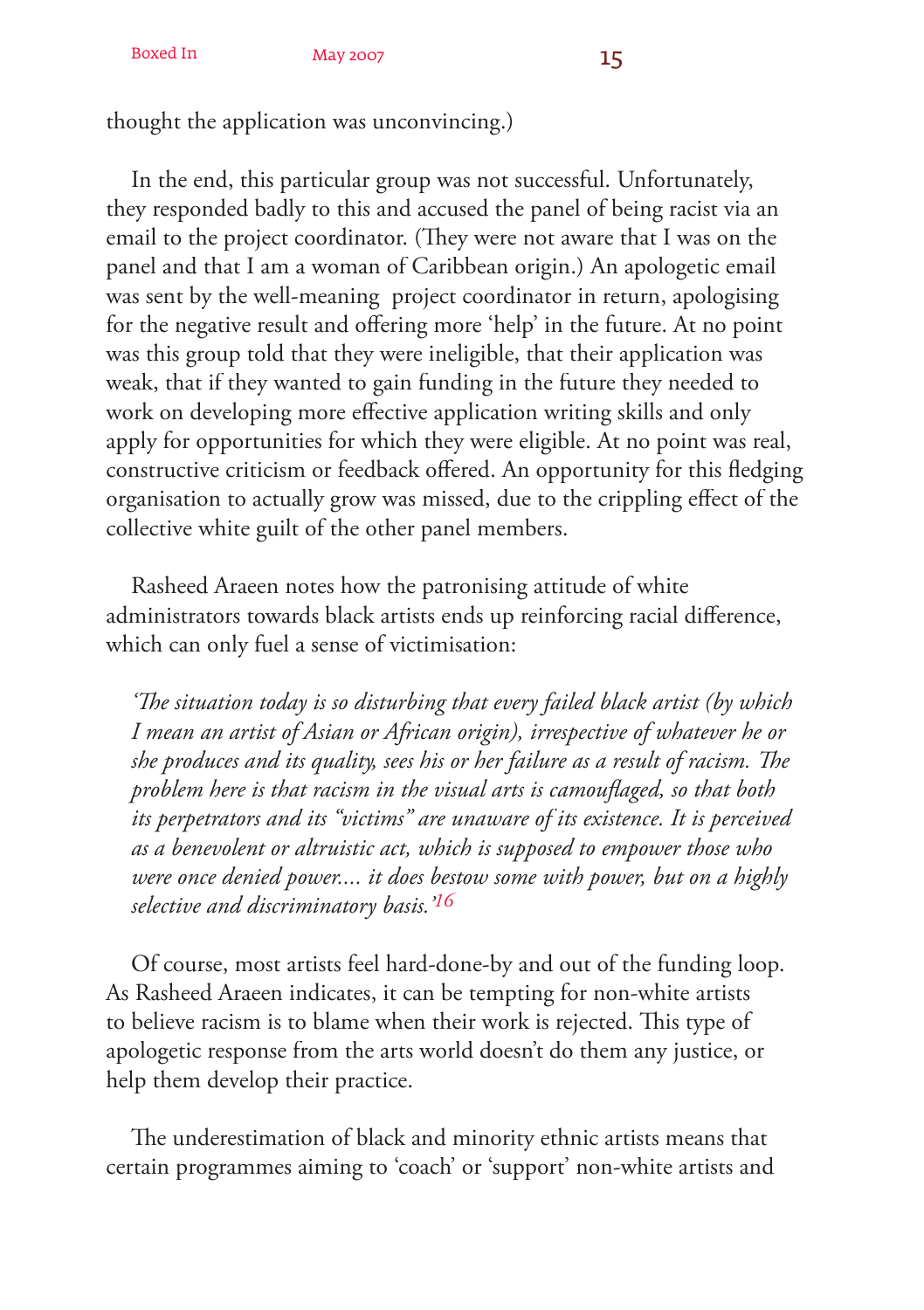#### Chapter 4 16

arts administrators are highly patronising or aimed at such a basic level as to be virtually useless. Early on in my own arts administration career, I left one such programme, 'Stepping Up', after being appalled by the patronising advice on offer. Run by the Arts Marketing Association, Stepping Up's stated aim was to develop 'BME' arts administrators through a series of mentoring sessions (with other black and minority ethnic arts administrators) and activities. Although well meaning, it was difficult to see how the programme was supposed to help budding arts managers, or how it would lead to increased job prospects. There was also no strategy for networking or introductions to the arts 'mainstream' – potential employers.

Understandably, many artists react against inconsistent and patronising treatment. Among visual artists that I know, there can sometimes be a feeling of suspicion that they are being used by organisations because of their cultural background, as opposed to the quality of their work. I disagree with Richard Hylton's assertion that black artists have 'little problem with being categorised as "culturally diverse"'.17 In my experience many artists are uncomfortable with this, even some decibel awardees. But they are also pragmatic and in need of financial support, like everyone else. Some artists, such as myself, choose not to engage with 'diversity' at all – inevitably missing out on many potential sources of funding, exhibition, etc. One well-known British artist from a Caribbean background once commented to me that almost every year, at some point during the spring, he received calls from curators offering him an opportunity to exhibit in October, which is Black History Month. This is an artist with an international reputation and work in major national collections. Would an equivalent white artist be treated so poorly?

17 The Nature of the Beast: Cultural diversity and the Visual Arts Sector, Richard Hylton, p131

<sup>16 &#</sup>x27;Culture and Difference' debate on spiked-online http://www.spiked-online.com/Articles/0000000CA421.htm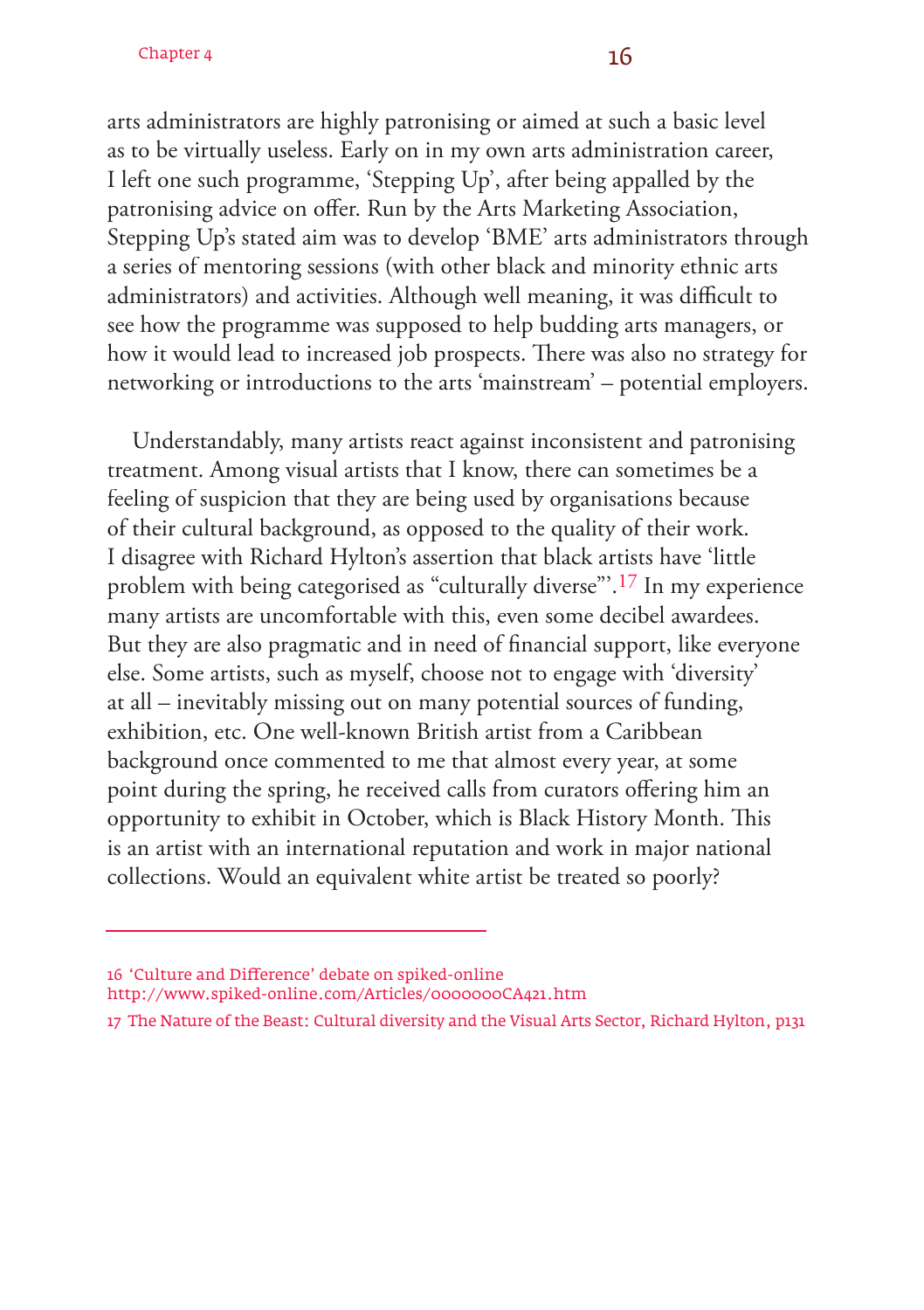### Creating Dependency and Ticking the Box

One of the main negative consequences of the 'diversity' culture is the sense of dependency it potentially encourages in many non-white artists, who feel they can only succeed through diversity schemes. During my time working in the field of professional artist development, I have seen the emergence of a hardcore of black practitioners who only ever apply to 'diverse or 'ethnically' specific projects.

On one level, this is hardly surprising: one has to be pragmatic. For a number of arts practitioners, if the only way to get their careers off the ground or raise funds for a project is to perform the act of being 'diverse', then so be it. Sherman Mern Tat Sam, a current Inspire curatorial fellow, told me that because he did not have a curatorial degree from one of the 'top two' art schools, he was disadvantaged in the competitive world of institutional curating. 'If ACE create an opportunity for me, I'm going to use it.' I asked Sherman whether he thought racism was a huge factor in black and minority ethnic people supposedly being 'under-represented' in the arts – I come across white curators with the same problem all the time. He thought, on reflection, probably not. This pragmatic approach is common among Inspire fellows I have spoken to.

But perhaps more worryingly, many black and minority ethnic artists choose only to apply to diversity schemes out of fear. They believe they are so out of the loop of the 'system' that the only 'friendly' schemes will be those based around race. In my experience, this is not true. In fact, it is the current framework of diversity policies that really discourages non-white artists from having confidence in themselves as artists. These schemes give the impression that non-diverse schemes and funds are not for them. Because artists are encouraged to believe that 'diversity' funding is the only show in town, and that one's blackness is the cause of multiple rejections (something the vast majority of artists from all backgrounds experience), we have ended up with a segregated art practice. Diversity schemes help maintain a self-imposed exclusion.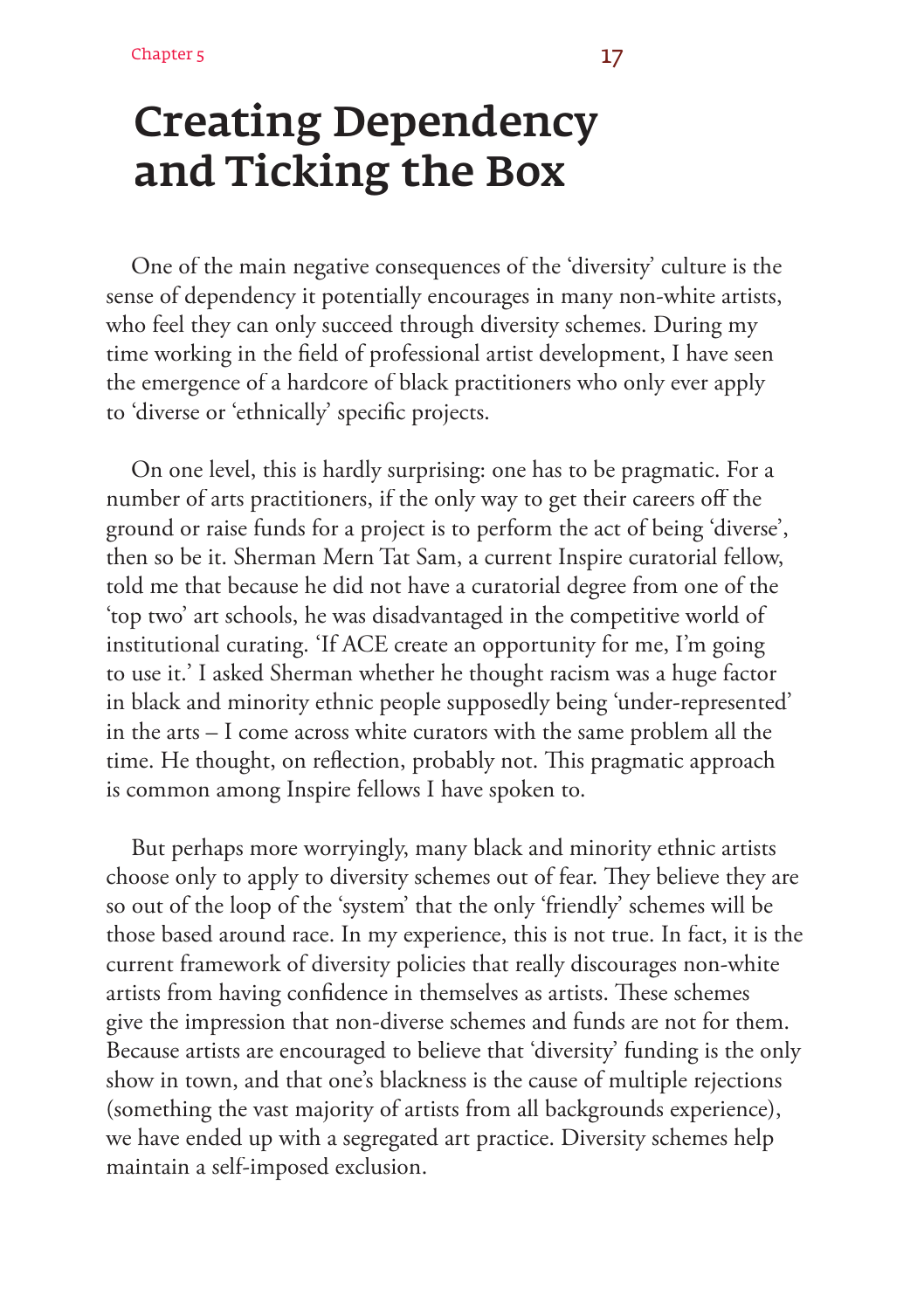Diversity schemes like decibel and Inspire create a culture of dependency among many black and minority ethnic artists who feel there is no alternative available. This thinking also permeates the wider world of arts administration. Diversity programmes ensure gainful employment for many experienced African, Caribbean and Asian origin arts professionals in arts management and administration. Many of the older generation of arts administrators I know feel that diversity–related jobs are perhaps the only chance they will get at a senior management position: becoming what Rasheed Araeen calls 'black functionaries'. One can, therefore, understand the proliferation of 'diversity' jobs through this lens.

But what do these posts actually achieve? My concern is that black and minority ethnic arts administrators too often only apply for these jobs, and are therefore kept firmly in their place. It is unusual for me to meet a nonwhite person working in arts administration whose job does not involve diversity, outreach, community, or similar. Black arts managers are often regarded as being there to represent their ethnicity, making organisations look good, 'bringing in' the 'community', and bumping up the 'brown quota'. In practical terms, many black and minority ethnic artists are also cut off from the mainstream because their reliance on diversity schemes connects them almost exclusively with other non-white practitioners, instead of the wider network of powerbrokers in the mainstream art world.

Most of these positive action posts are not 'mainstream' but reside in the 'diversity' departments. This means that individuals are marginalised in their organisations and lack any real 'cheque book power'. While they are represented in the statistics, people have little chance of shaping the direction of an organisation and encouraging others to come forward.

No doubt diversity scheme advocates would say that they want to use positive action programmes to bring talented non-white artists into the mainstream sector where most of the real opportunities lie. But I am not convinced that these schemes are genuinely about finding and nurturing talent among non-whites and discovering the barriers to access. For example, ACE has barely analysed the kinds of people who are applying to its own diversity schemes. One ACE officer told me that around 100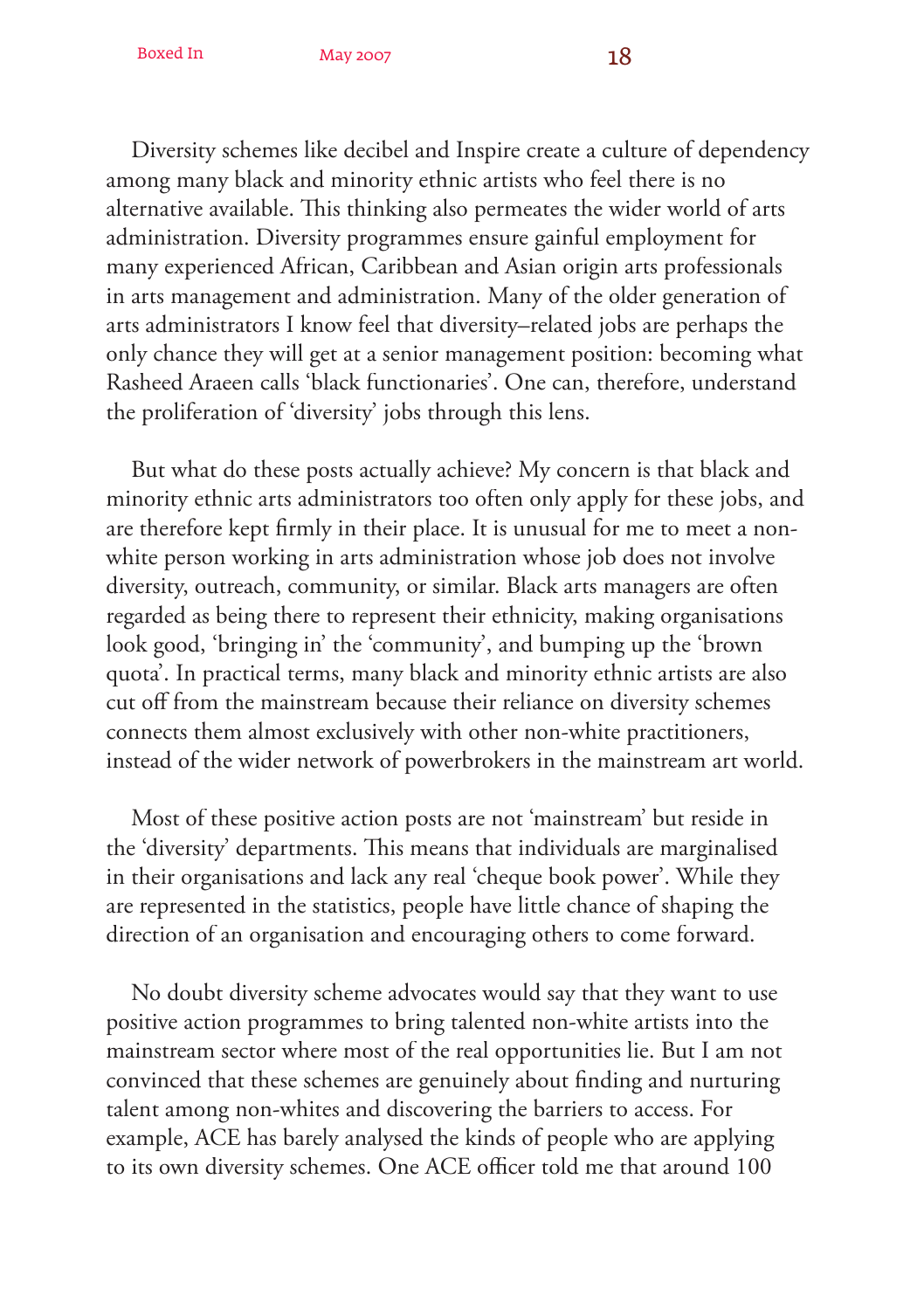people had applied for the last two rounds of the Inspire curatorial programme, but they had not bothered to analyse how many of these had applied more than once, what proportion of them had an art history or curatorial educational background (as most young institutional curators do now), how many of these applicants had curated before, and the kinds

of institutions they had worked with. In short, they did not try to work out what proportion of their applicants were actually institutional curator material.

Why not? This is a potential rich source of information on the state of curators from non-white backgrounds that could shed some light on the supposed lack of black and minority ethnic curators. Furthermore, not all the Inspire fellows are based in the curatorial departments of their host galleries – if the aim is to change the face of curators, why is this? Perhaps the reason is that schemes like Inspire have become self-justifying machines, and are more interested in boosting numbers rather than understanding the people they are supposedly trying to help.

One person I interviewed, who was involved in managing the Inspire scheme, felt that it had become an end in itself, and it would be hard to see a point at which such policies would be deemed unnecessary:

*'How long are these positive action projects going to continue for? How will we demonstrate that "equality" has been reached? What will happen to organisations that have been deemed not to have absorbed enough of the "diversity" mentality? Is there life after positive action?'* 

These diversity programmes are often more about institutions ticking the diversity box, than about engaging seriously with artists from a range of backgrounds. Programmes have often been badly organised and thought through. In 'Not by Design'18 - a self-initiated evaluation of the Arts Council England South East Fellowship Programme (2004–2006) – the authors, Rajni Shah, Saj Fareed, and Tracey Low state:

*'We never felt that we knew exactly what the funders hoped to achieve from it. This lack of clarity felt debilitating for both funders and fellows.*'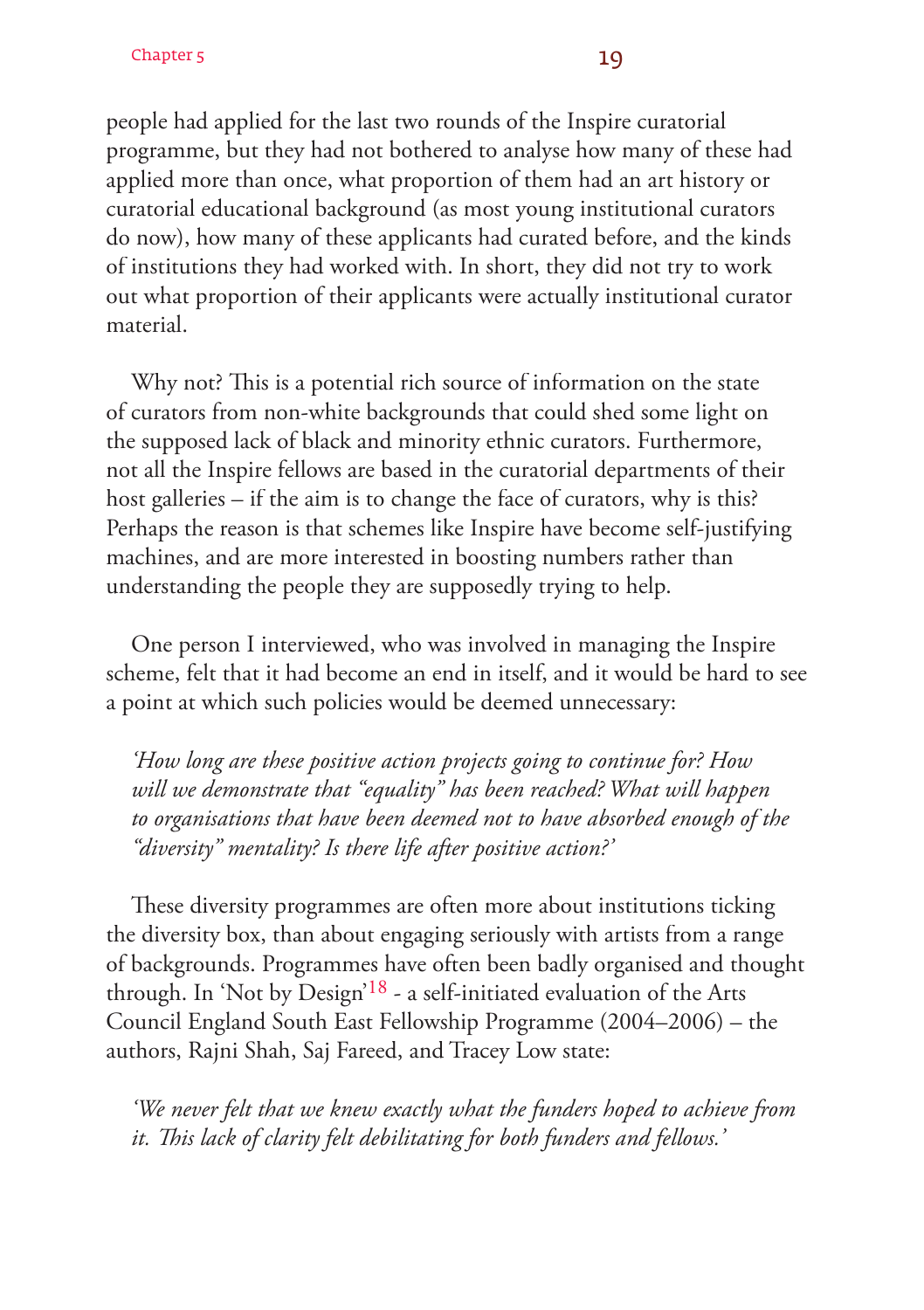In addition to this lack of clarity, the report also highlights other issues, most notably, 'lack of support' for participants. This was also a common complaint of many decibel and Inspire fellows I spoke to. Many felt that the host organisations were often unprepared for the training aspects of the placements, and said that some staff members even displayed outright hostility towards them. Many of the schemes are short term, with no real legacy for the institution or the individual artist or curator. Niru Ratnam, director of Store Gallery and former Inspire coordinator at Arts Council England, noted the tokenism of some placements:

*'the (trainee) curators tended to be given "culturally diverse" projects to work on at their institutions... I did get the feeling that this is all very DCMS/David Lammy driven rather than being any deep-seated intellectual commitment'.*

No doubt, many arts organisations are less concerned about using their 'diversity fellows' to put on challenging work than they are about preempting censure from their funders, such as ACE. As long as organisations are seen to be 'doing something' (by asking practitioners to literally demonstrate their ethnicity) they escape punishment and can feel they are 'doing their bit' to help equality.

Because diversity schemes are not really about promoting talent, but instead about ticking boxes, many artists and curators feel ambivalent about them and regard such schemes as potential traps. While talking to Inspire fellows, I discovered that many were concerned that their participation in the scheme might be a stigma, affecting their prospects for future employment in a mainstream role in a mainstream organisation. Even before accepting their place on Inspire, they were thinking 'How can I overcome what this says about me?', or 'Does it suggest that I am especially needy and that the only way I can work with this gallery or museum is as a result of a special measure?'. These 'opportunities', further down the line, can turn into a problem to be overcome. Sherman Mern Tat Sam admitted that he would not mention the Inspire part of his fellowship when meeting new business associates as 'it takes too long to explain'.

Diversity schemes have a reputation within the arts 'mainstream' for poor quality, and many practitioners are reluctant to apply to them. Those who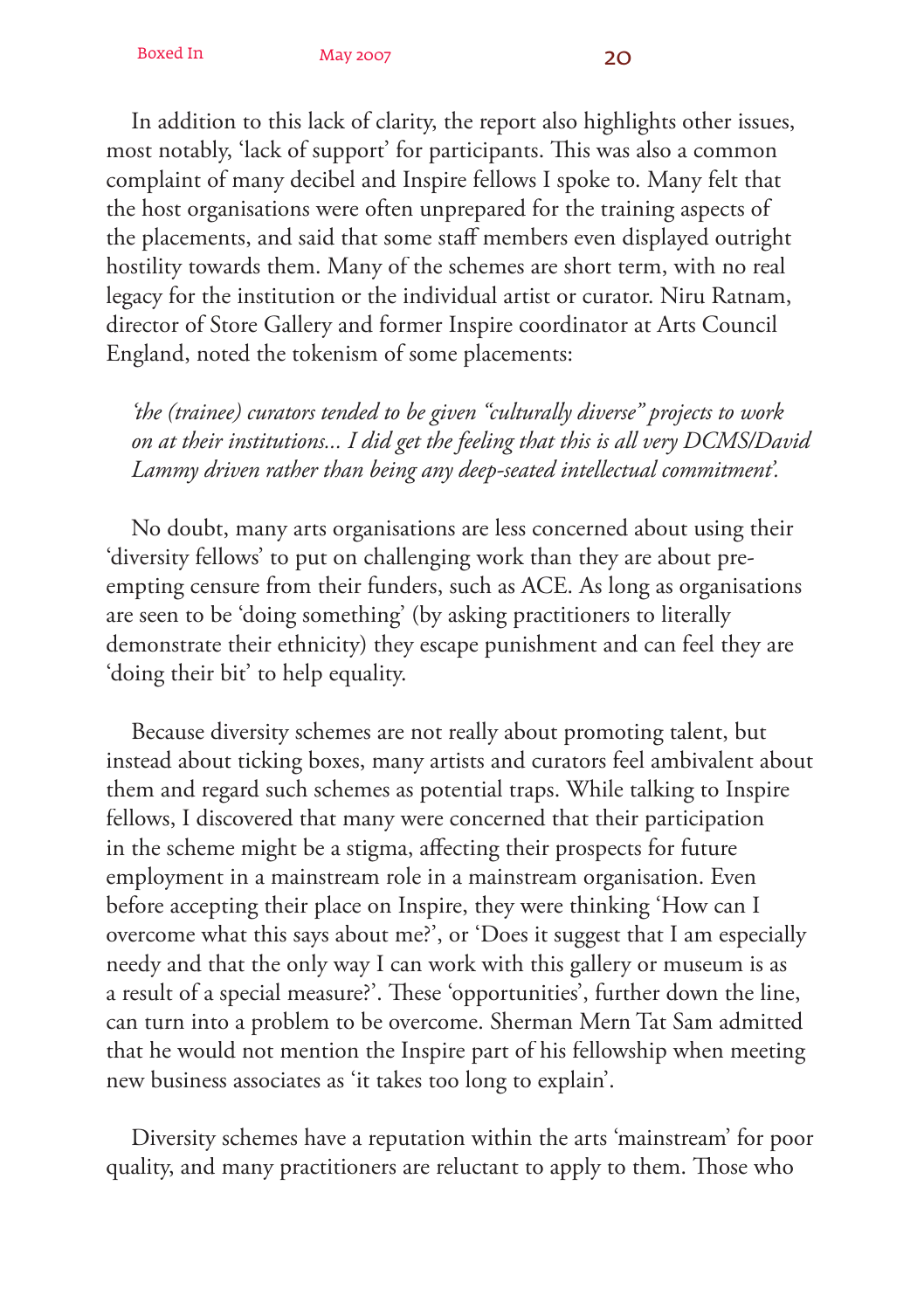#### Chapter 5 21

do often have to negotiate the (unfair) perception that they are 'second rate'. This stigma is something that even those working in the 'culturally diverse' sector now recognise. I know of one artist who requested feedback on an unsuccessful application to one of the major 'diversity' schemes and was informed that there were already too many 'diversity' funds and exhibitions on her CV for her to be short-listed – they were keen to distance themselves from artists who were overly reliant on the 'diversity' sector. For larger, more prestigious diversity awards such as those offered through the decibel scheme, the recipients are usually high-profile artists who have already received critical acclaim and have strong exhibition records with commercial galleries. But what good are smaller scale 'diversity' schemes, if being involved with them prohibits one from being considered for more prestigious 'diversity' awards? The contradiction is that for 'diverse artists' to get serious, critical recognition in the future, they have to be wary of lower level diversity schemes that promise them easy recognition in the present. One can see how the inclusion of prestigious names on the selection panel for the last round of the decibel scheme was an attempt to distance itself from this stigma. As Richard Hylton suggests, this 'indicates a desire for endorsement from the upper echelons of the art world'.19

Another consideration is the importance of networks in developing a career in the visual arts, or an artistic practice. Artists need a variety of networks – this is more possible now for black and minority ethnic artists than ever. Multi-generational, multi-racial networks are the norm among many of my peers. What is important is developing the ability to be strategic and learning the art of simply getting things done – skills that can be learnt.

Which is why many clued up black and minority ethnic artists and arts administrators are rejecting the diversity system and going for jobs in the mainstream sector, or pursuing an exhibition record involving non- 'BME' specific routes. There seems to be a generational shift, as younger black Britons' career choices reflect their own relationships with their Britishness and expectations of what they can achieve. We are now seeing a growing social confidence among many black and minority ethnic Britons, which is reflected in many positive ways in society. This might not seem as newsworthy as reports about educational under-achievement or forced marriages, but it is just as real a phenomenon, reflected in my peers in the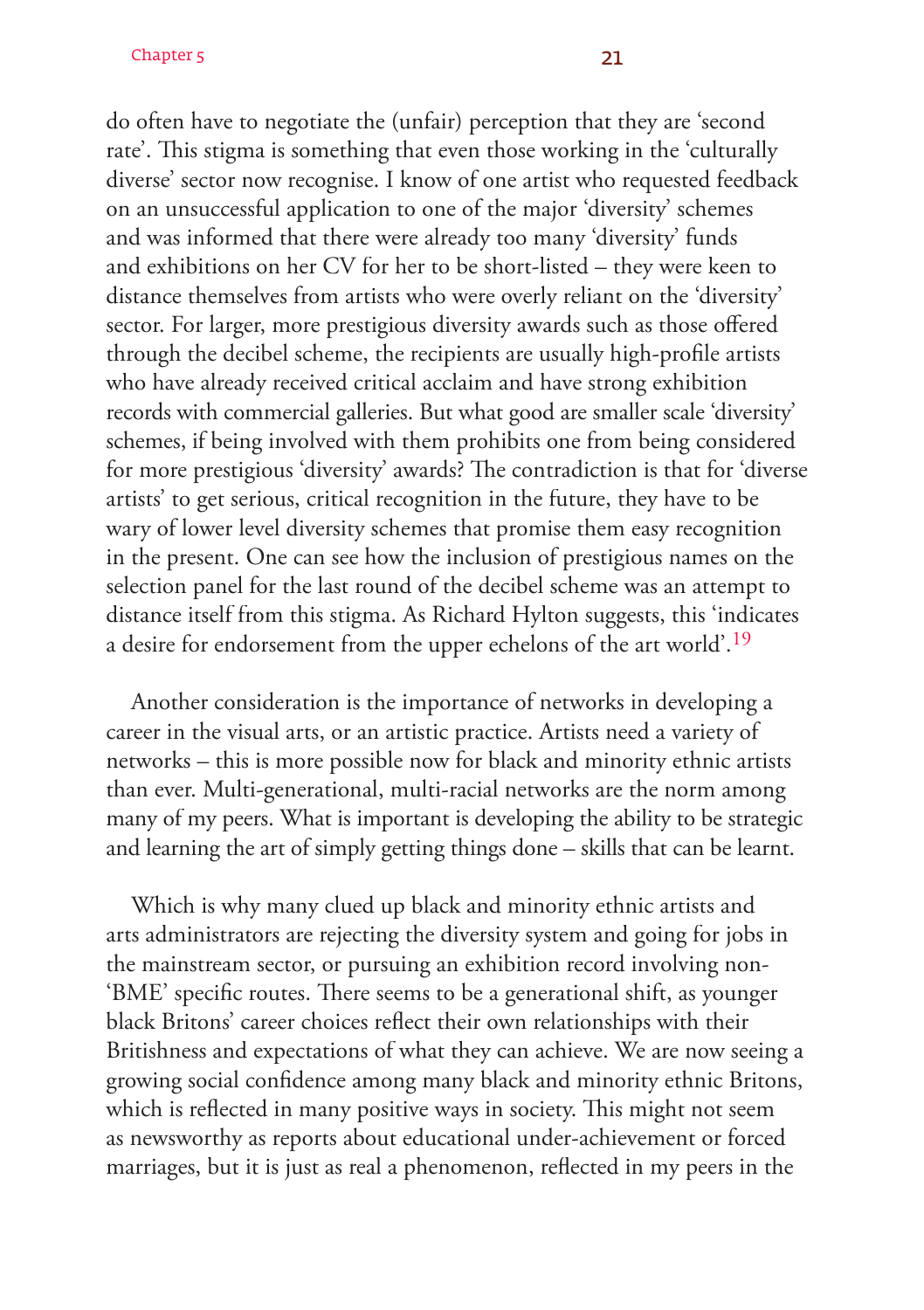arts (and elsewhere). More of us are applying to mainstream jobs and there are an increasing number of black and minority ethnic people getting midlevel posts in major organisations, or curating in public and commercial galleries with successful freelance careers.

When one of my interviewees, who had worked on Inspire, complained that there had been a lack of high quality applicants for the scheme, my response was, 'Of course! What do you expect?'. Real progress for black and minority ethnic curators is going to come from curators getting jobs outside of diversity schemes. Diversity-based jobs limit one's future employment options: it is hard to move on from diversity/access departments into other areas in the arts. This 'diversity trap' is well known among my peers.

We should be encouraging more black and minority ethnic applicants to go for jobs that are not predicated on race, and applicants should be persistent and determined about what they want to achieve and where they want to go. Of course, many people will actively choose to work in the fields of education, access or diversity, but this should be a personal choice made because it is what people want to do, rather than because they think there is nothing else available.

Zoe Whitley, curator of contemporary projects at the V&A, is a young, confident woman from a middle-class African American background, who graduated from the Royal College of Art and has worked for the V&A in different capacities for four years. She notes that there are several black curators in the mainstream museum sector, one of whom, for example, is a specialist in Medieval Italian Art (fluent in Latin, Greek and Italian - 'A posh boy from Gloucester would have the same qualifications as her'), while another is the British Museum's curator of Medieval German artefacts. Yet these examples of success are not generally those heralded by the diversity sector. Whitley says: 'Invisibility is placed upon you. There are [black] people but nobody knows about them because they are in the mainstream.' Of course, in many ways, this is a good thing. Non-white individuals should be going for mainstream posts and getting on with doing good jobs, without constant reference to their ethnicity. The problem is that the Arts Council and DCMS behave as if such people did not exist.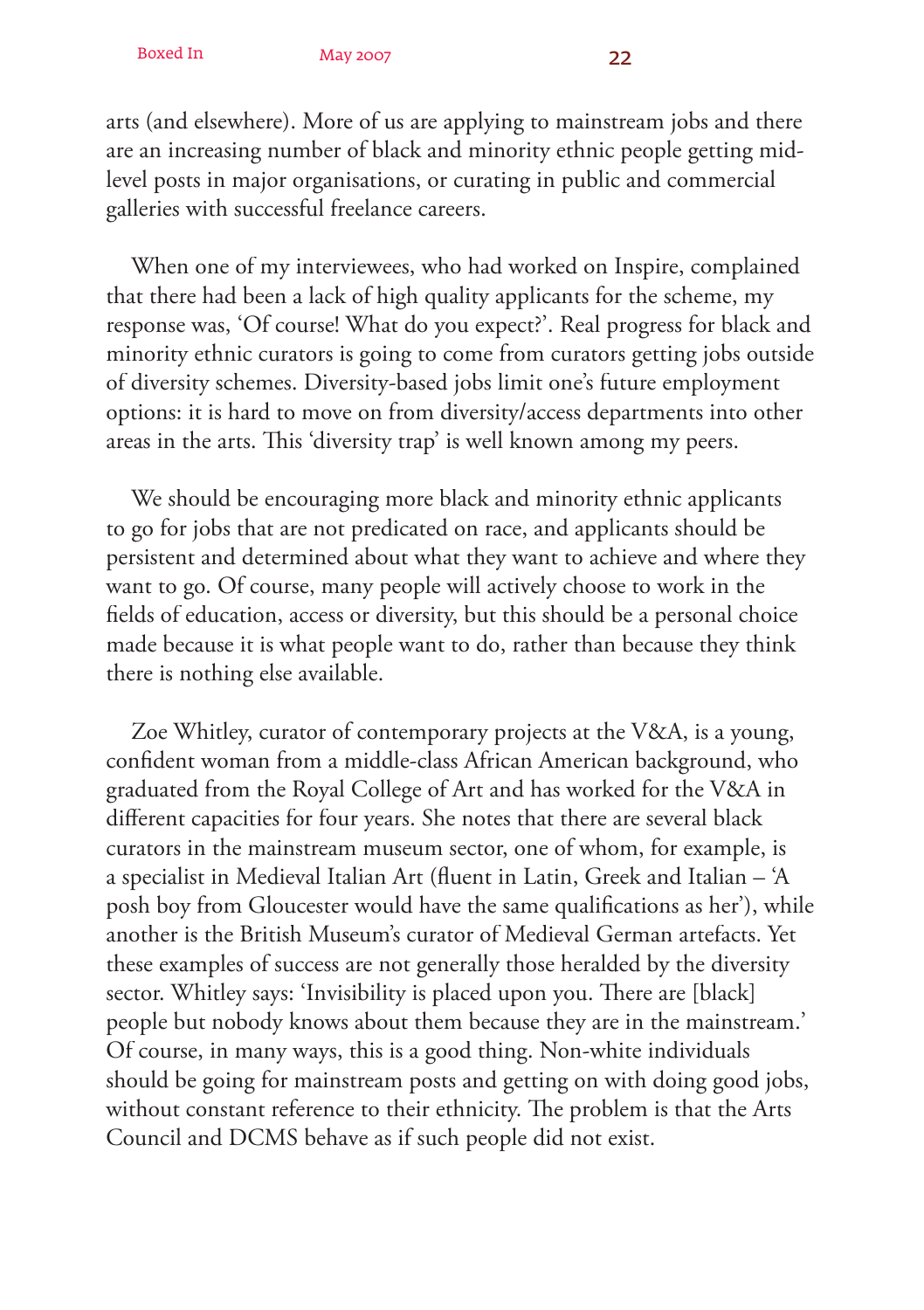#### Chapter 5  $23$

At this point, it's worth noting the genuinely good work that has been undertaken by many organisations to ensure that their recruitment policies are fair, open and will attract talented people from as wide a pool as possible. No doubt, some of this is due to encouragement from public bodies such as DCMS and ACE. The problem is the heavy-handed, tickbox approach that central government imposes and its effect on how arts organisations are able to relate to artists. From my experience, most people working in the arts sector, including those working as visual arts officers at ACE, are passionate and engaged with the sector.

Of course, one could argue that positive action has long existed in the arts, and that it favours white, middle-class women. I am not suggesting that we should let institutions 'off the hook' and not challenge inequalities. What I am saying is that diversity schemes ignore the real issues behind why the visual arts may not be an attractive option to many people, and then proceeds to separate those black and minority ethnic people who do wish to work in the sector from the 'mainstream'.

<sup>18 &#</sup>x27;Not by Design: An Evaluation of the Arts Council England South East Fellowship Programme 2004–2006', Rajni Shah, Saj Fareed and Tracey Low. http://www.rajnishah.com/notbydesign.pdf

<sup>19</sup> The Nature of the Beast: Cultural diversity and the Visual Arts Sector, Richard Hylton, p132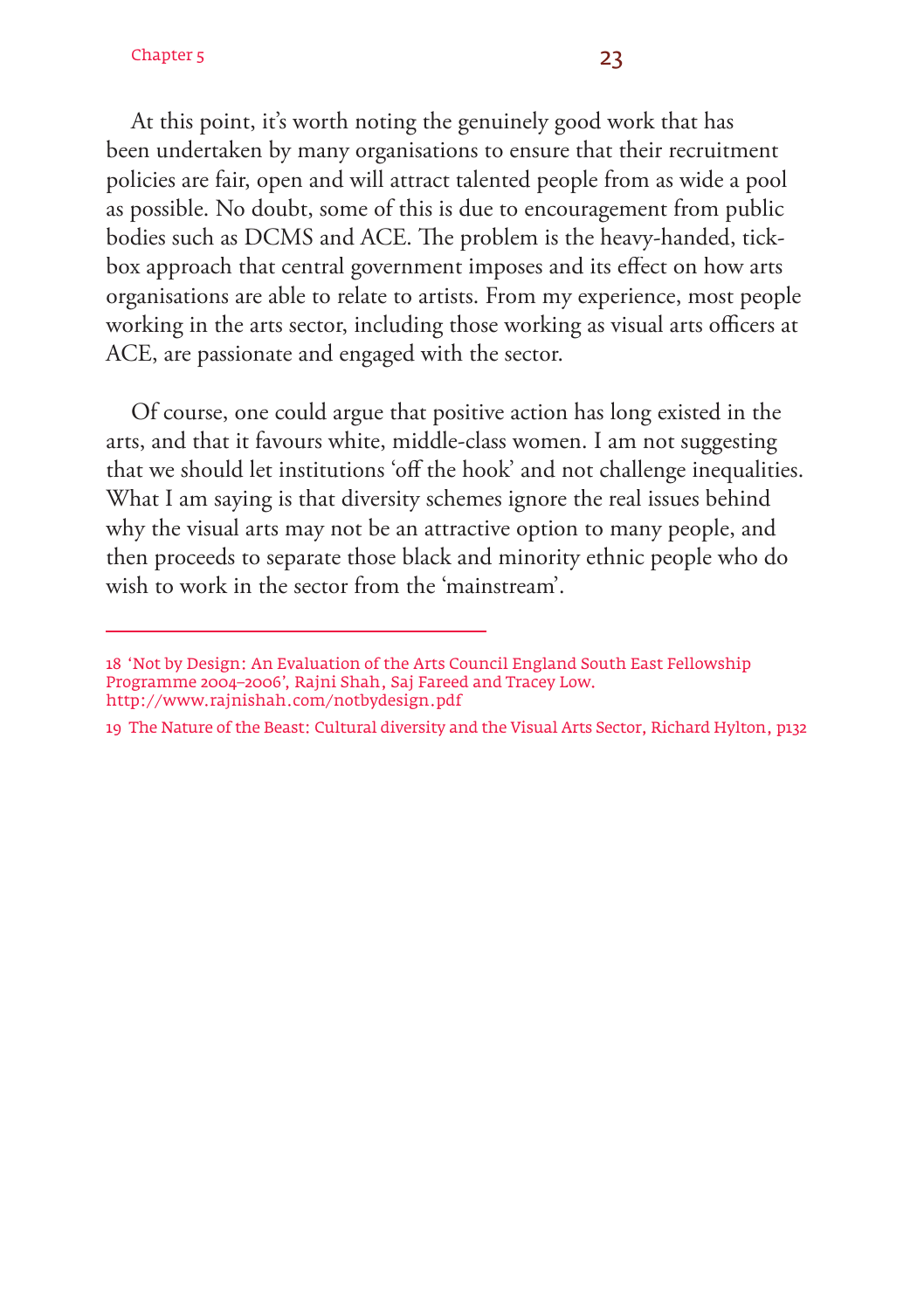### Is Money, Not Race, the Real Issue?

Diversity initiatives ignore the fundamental generational shift in attitudes among second- and third-generation Afro-Caribbean, Asian and Chinese Britons. They presume that we are especially needy because of race, yet factors such as financial background are probably far more important today in preventing access to the arts sector. The assumption that people from black and ethnic minority backgrounds share the same experiences (for example, of economic deprivation) is erroneous. These schemes are based on the lazy presumption that all or most black and minority ethnic people in the arts are inherently disenfranchised. Curator Nav Haq has previously referenced the presumption that Pakistani artists are poor, noting that, in fact, most Pakistani artists showing in the West are most likely to be from the most privileged sections of society.20

By focusing only on non-white 'proportionality' (i.e. increasing the proportion of black and minority ethnic workers in the arts sector in proportion to their size in the total population), positive action and diversity schemes obscure the complex cultural and social reasons which lead to fewer black and minority ethnic people studying fine art and entering the arts sector.

First of all, it is clear from the UCAS statistics for 2006 that the vast majority of students entering 'creative arts and design' (the category under which subjects such as fine art fall) are white (83 percent).

Of all the groups identified by UCAS, black people, Asians and those marked 'Other' are least likely to study creative arts and design. The statistics show that business studies and medicine are far more popular among black and Asian students than for their white or 'Other' counterparts. Social studies subjects are more popular with black applicants than for any other. Mathematical and computer science are most popular with the Asian group.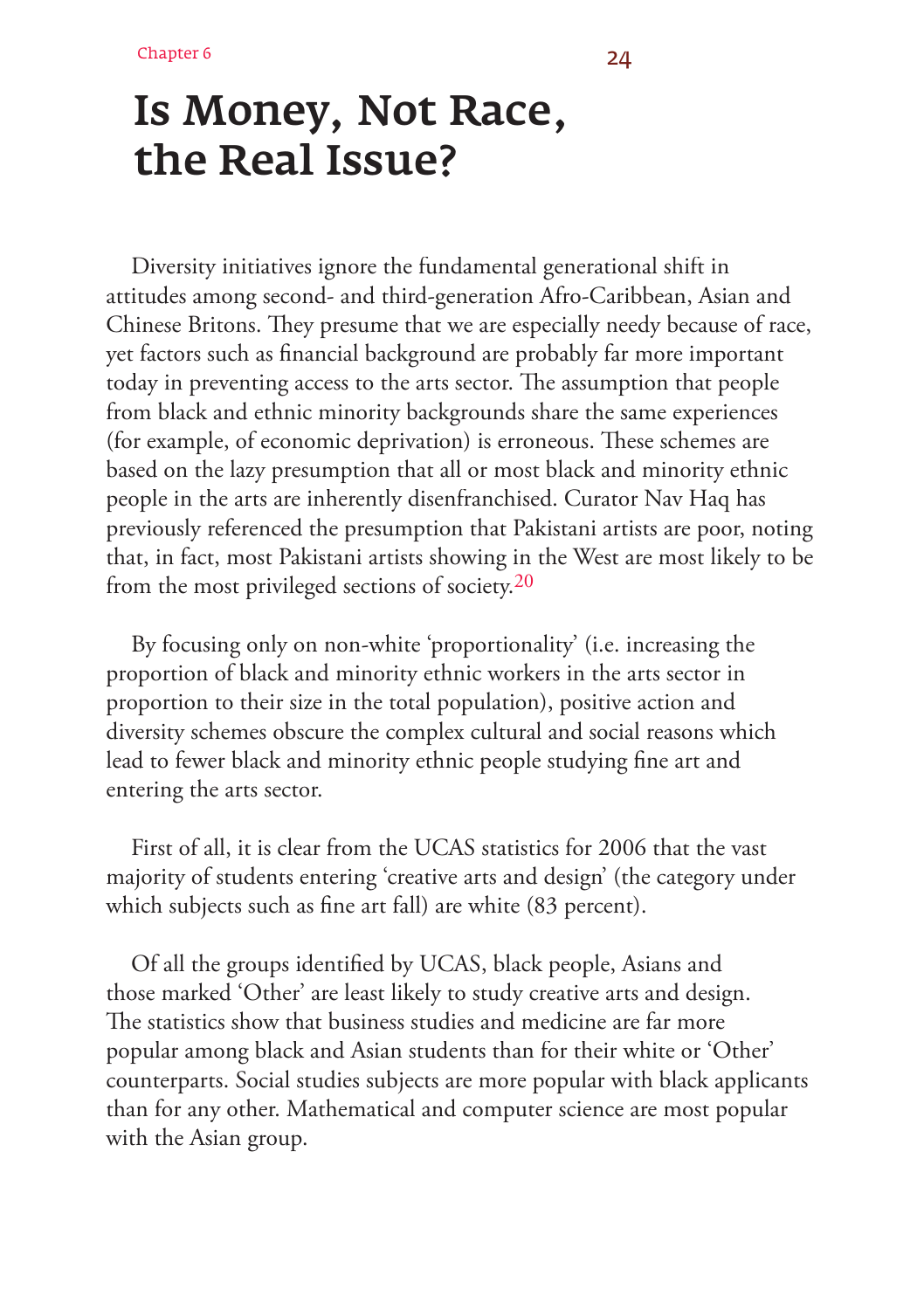### UCAS Entry for creative arts and design courses, 2006



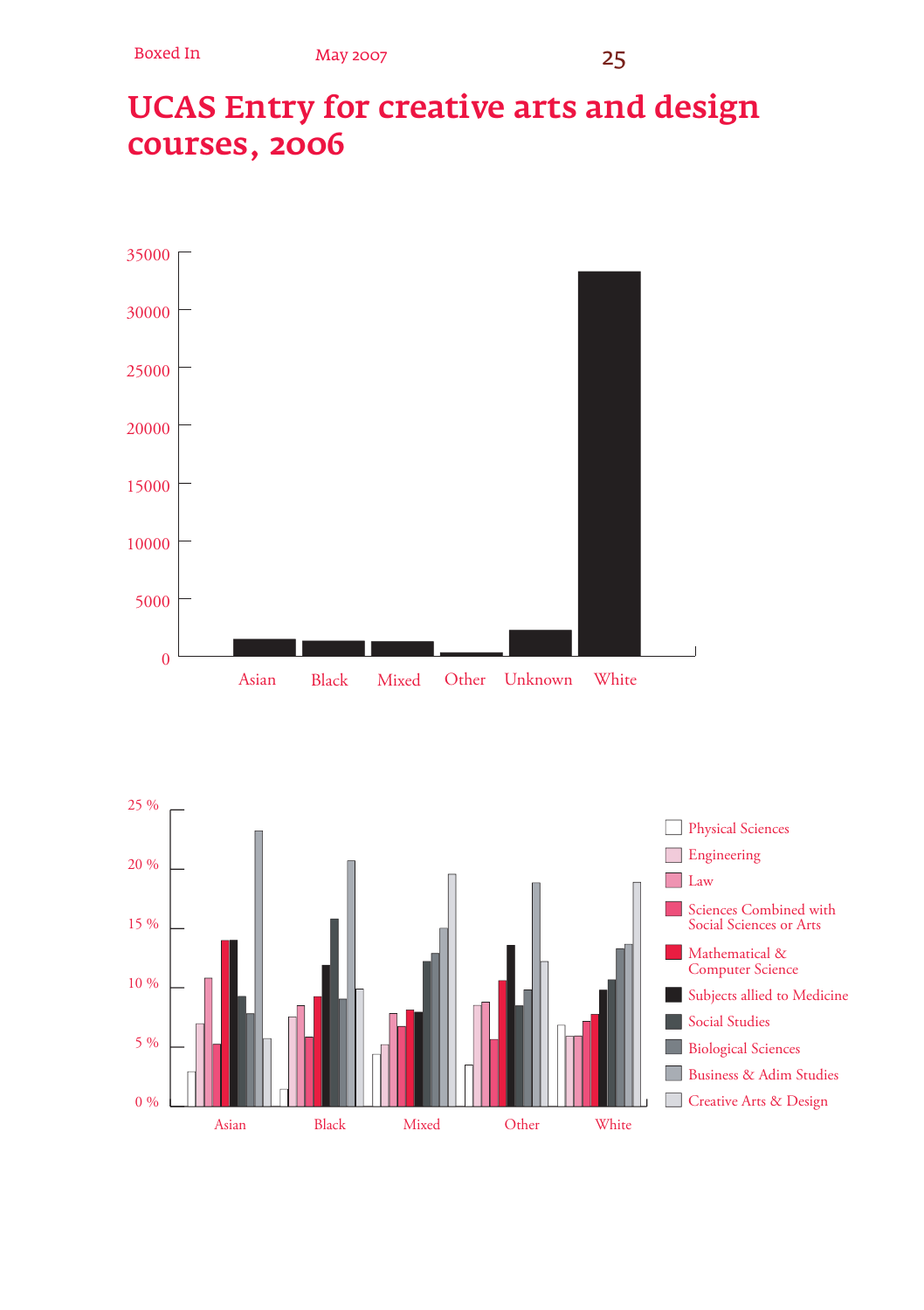Why don't more Afro-Caribbean, Asian or Chinese people go to art school?

The reason is perhaps because the black and minority ethnic population is disproportionally working class.<sup>21</sup> Choosing fine art is choosing to be poor - unless your family can subsidise you, or if you are prepared to live an unconventional and financially unstable life. In my experience, and the experience of my peers, choosing to be poor is not regarded as a smart move, particularly if one incurs student debt along the way.

### Fig. 3. Choosing to be poor

*Around 60 percent earn less than the national median for all employees (£18,000 a year).*

*Only 2.8 percent of the workforce earns more than £40,000 a year.*

*75 percent of the arts workforce has no pension provision attached to their current post.*

*The lifetime earnings premium for medicine and dentistry qualifications is £340,000, compared with £51,549 for the humanities and £34,949 for the arts.22*

It's not unusual to see a full-time job in the visual arts advertised at  $£17,000$  or thereabouts. These are jobs for people who have undertaken three years of study to achieve a BA, and often an MA as well. Arguably, the question of future income (and family expectations) leads many creative people from black and minority ethnic backgrounds (as for working class people in general) to study subjects that might actually lead to gainful employment (web design, graphics, fashion), as opposed to the financially impoverished world of fine art.

Fundamentally, it is easier for people from financially privileged backgrounds to survive and thrive in the arts sector because they can afford to. The average working-class person (black or white) cannot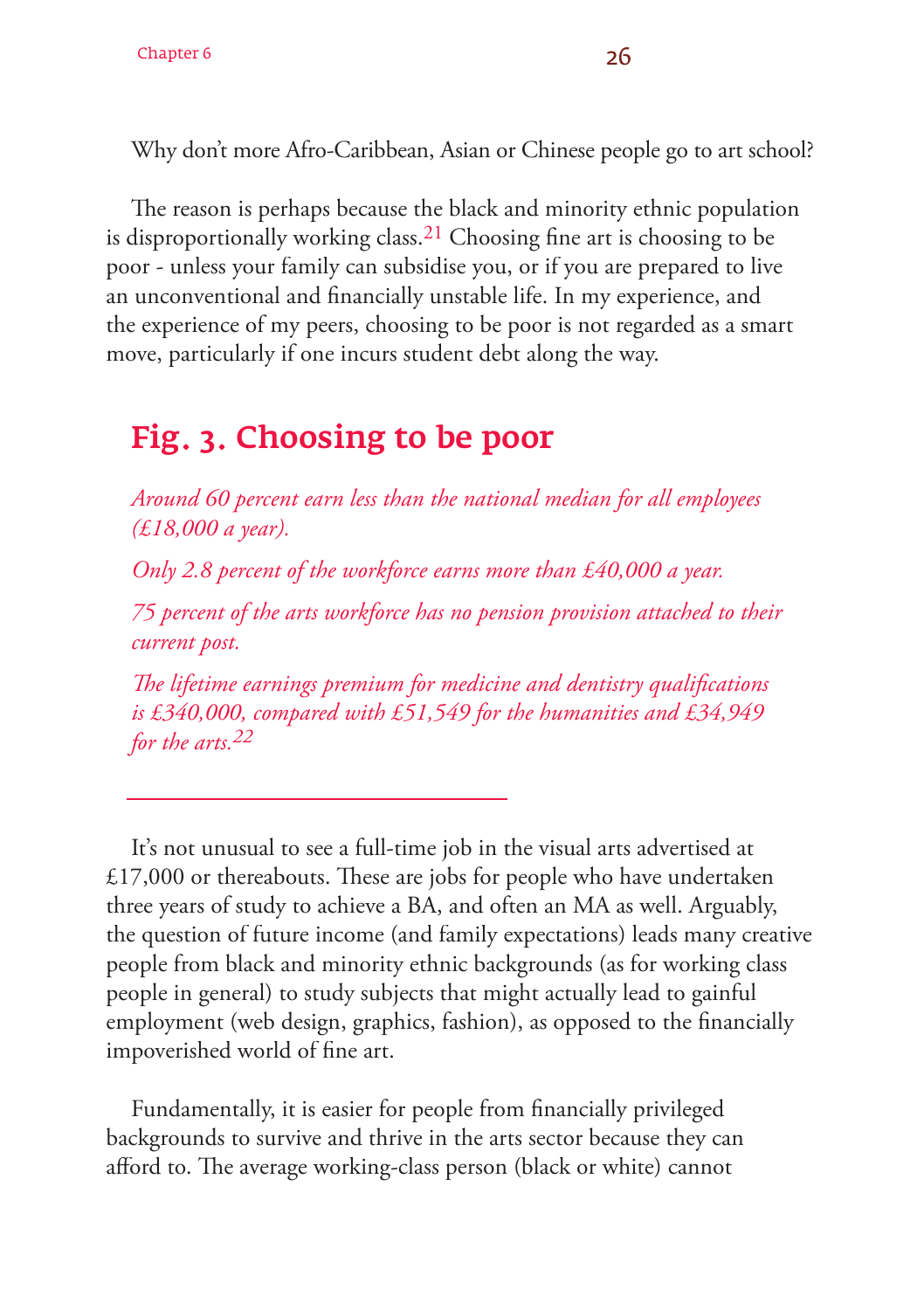afford to intern, support a flat and a studio simultaneously or survive the ridiculously low-wage jobs in the arts pay. The way the arts are run at the moment presumes a level of financial independence that most people from working-class backgrounds simply do not possess.

Why doesn't the DCMS or ACE recognise these considerations? Perhaps because doing so may force the sector to confront the elephant in the room – the low wage structure for arts administrators, curators and others working in the arts. As long as people working in the arts are expected to work for less than other people with the same level of education (even in other sectors in the 'creative industries') it will remain the domain of people from economically privileged backgrounds.

Of course, money is not the only consideration. Knowing the 'right' people and getting into the 'right' networks is crucial. This is a barrier that affects all people from poorer backgrounds who may not have the means to generate the same connections as those from more well-off backgrounds (e.g. through internships). As Matthew Krishanu states:

*'Again and again I have been in conferences where the discussions have revolved around the labels - BME, culturally diverse, multi-cultural, trans-cultural etc. Very rarely do I hear talk of how power and privilege is embedded in the art world. How much of the art world is a world of "insiders"? What "type" of non-White person can become an insider in the art world?'*

I would argue that the relentless emphasis on race is an excuse to negate the influence of class in the arts. Successful applicants to diversity schemes do not tend to buck this trend. There are exceptions or course, but they remain rare.

In which case, why just have schemes for black and minority ethnic people? Why not for everyone who needs it? There are plenty of white people who cannot afford to go to art school, so why not fund bursaries for students who don't have rich parents to support them? That way, young people, of whatever background, could be encouraged to apply to the elite art schools and stand a better chance of succeeding in the workplace.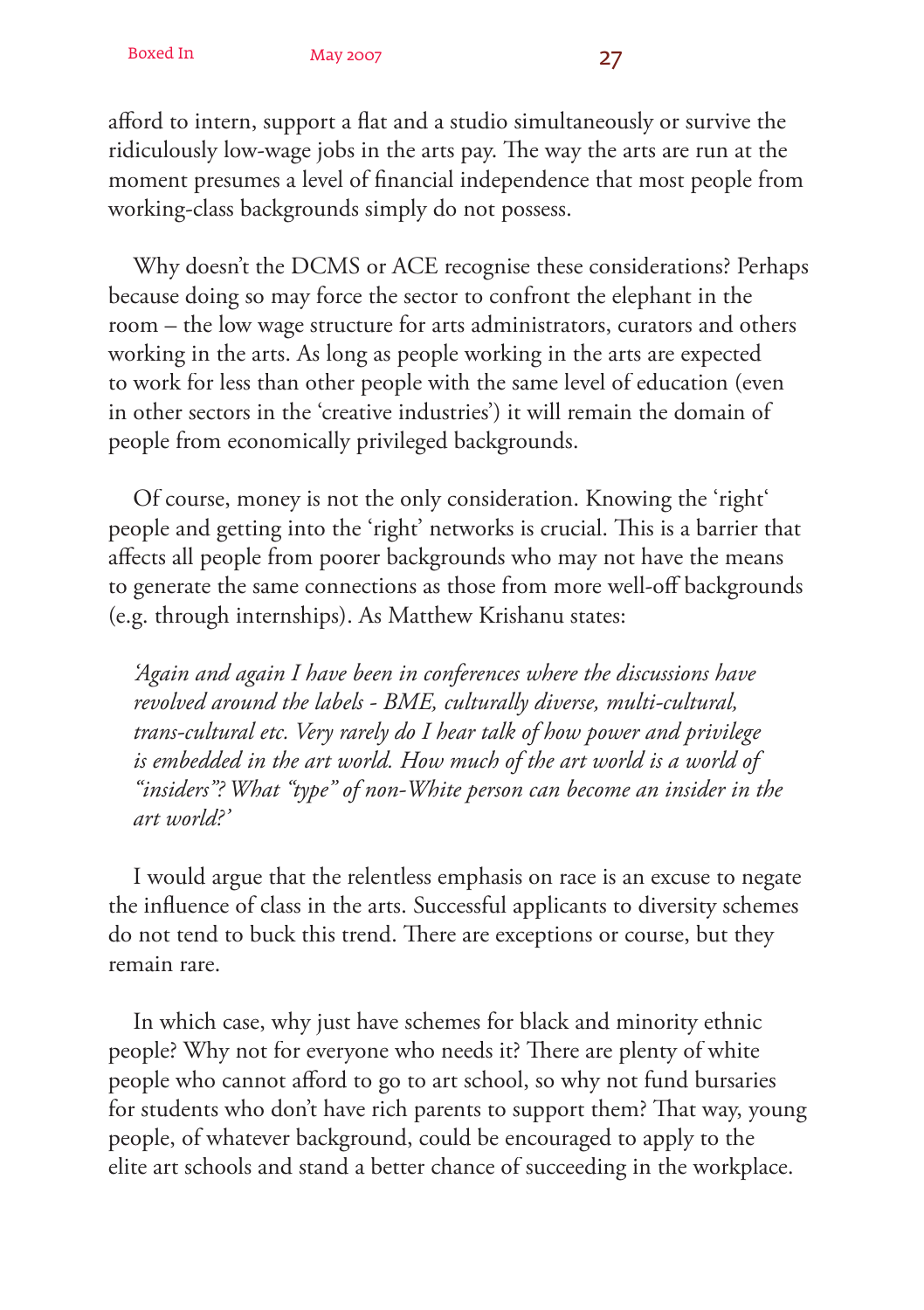Similarly, why not have fellowships for those talented individuals who did not graduate from the prestigious Royal College of Art or Goldsmiths curatorial programmes yet would like a career as institutional curators? These schemes need not be racially based, but open to all. We need to have multiple strategies that make it possible for people from any background to feel as if they can have a future in the arts. And to make black and minority ethnic practitioners feel that they are being chosen for their skills, not because of their racial backgrounds.

<sup>20 &#</sup>x27;Pashmina Power: Class structure in international arts funding', Nav Haq, Bidoun, Issue 6, Winter 2006

<sup>21</sup> Of course, the terms 'working' and 'middle' class are problematic in modern Britain (one can come from a 'working class' background yet lead a 'middle class' life), and there are many ways to categorise sections of the population than by economic privilege. While acknowledging this, I hope the reasons for the broad-brush approach to class/economics in this instance are clear.

<sup>22 &#</sup>x27;The economic benefits of a degree', Universities UK (2007) (last accessed 30.03.07) http://bookshop.universitiesuk.ac.uk/downloads/research-gradprem.pdf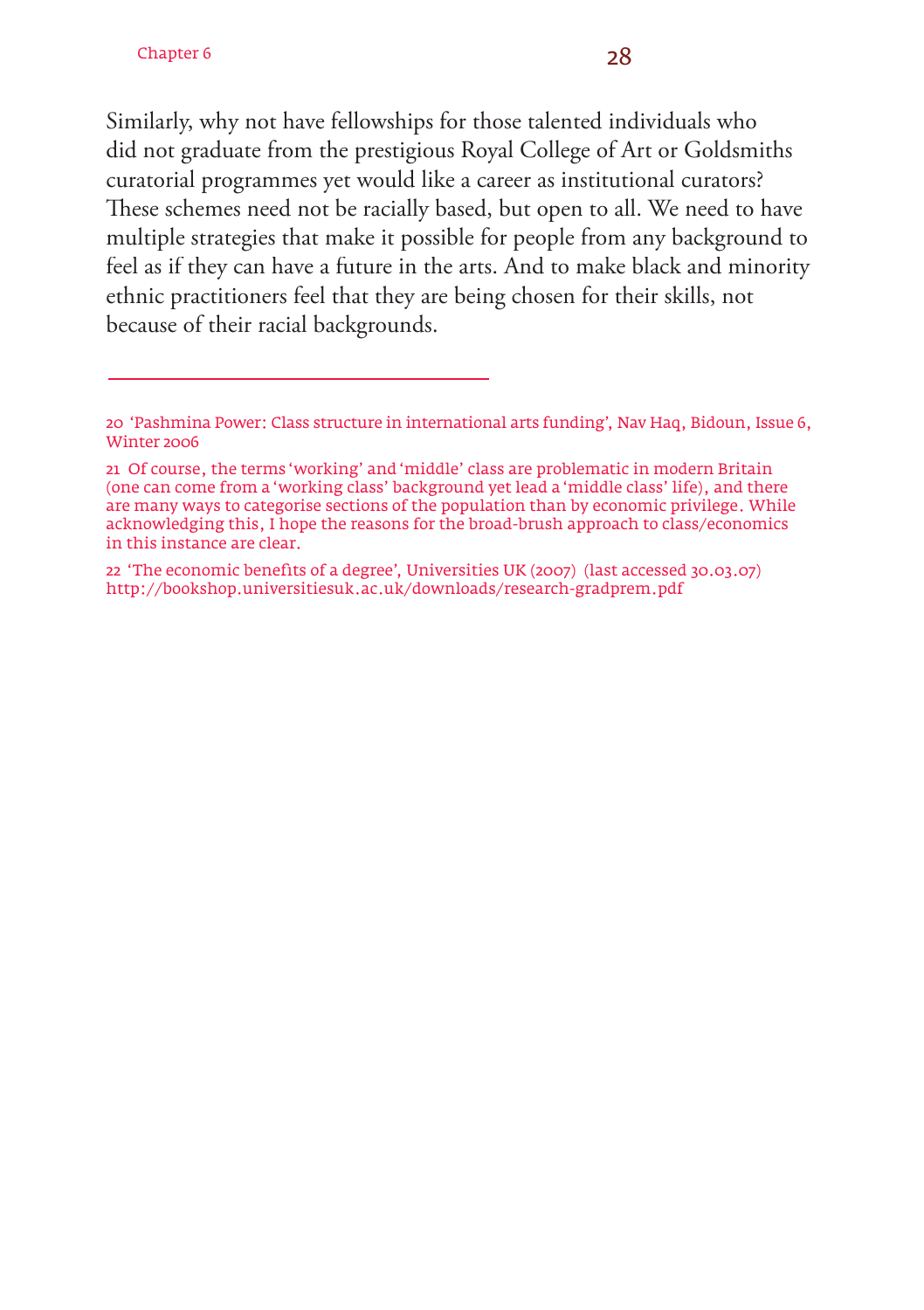### The Way Forward: Recognising Talent

There are now a growing number of black and minority ethnic arts administrators, curators, and artists working in posts that are not predicated on their ethnicity, in both the public and private sectors. This is encouraging. There needs to be more, but this will only happen when more of us apply for posts.

Artist and arts educator Sara Haq has spent many years running education projects with institutions such as Tate Britain and the British Library, and she is convinced that institutions are more open to suggestions and different attitudes than many artists realise.

*'Artists should take responsibility for themselves and for issues with organisations as they arise, and only then will things improve. Open and direct dialogue with institutions is key.'*

She is also hopeful that more institutions know 'they are getting things wrong' in the way they treat black and minority ethnic artists and staff. We need to let those in charge know when we find their approach patronising, clumsy or unnecessary.

aladin believes that 'Quality should be the validation. Just because they say it's worth funding, it doesn't mean it's good. I want to see the best culture made by everybody'.

Artists, curators and arts administrators who feel uncomfortable with 'cultural diversity' initiatives need to make their voices heard and resist being pigeon-holed. We can acknowledge and appreciate the work undertaken by people in the past, but the reality is that there is more than one option available to people of my generation today. Let's stop complaining about this in private and get active.